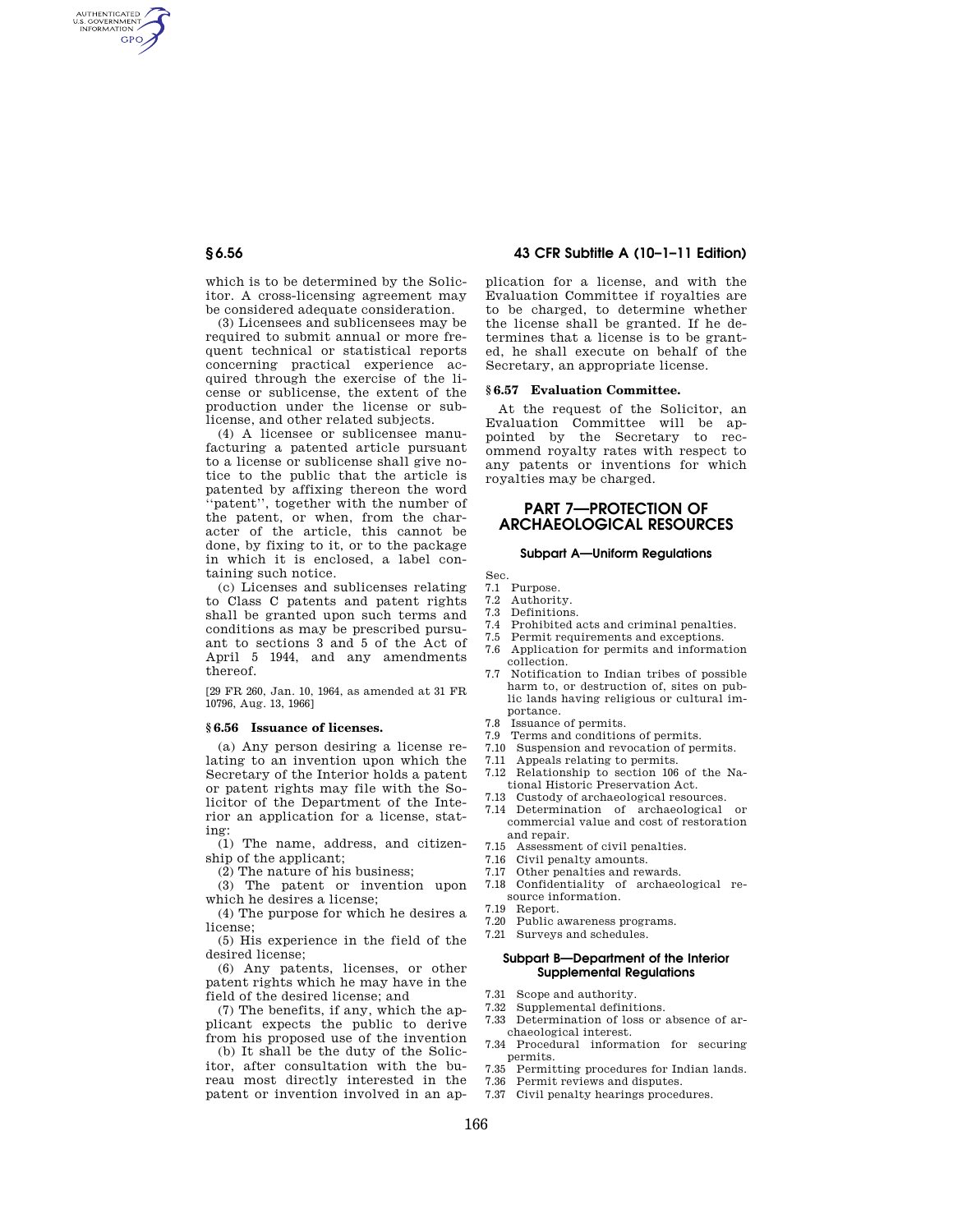AUTHORITY: Pub. L. 96–95, 93 Stat. 721, as amended; 102 Stat. 2983 (16 U.S.C. 470aa–mm) (Sec. 10(a). Related authority: Pub. L. 59–209, 34 Stat. 225 (16 U.S.C. 432,433); Pub. L. 86–523; 74 Stat. 220, 221 (16 U.S.C. 469), as amended; 88 Stat. 174 (1974); Pub. L. 89–665, 80 Stat. 915 (16 U.S.C. 470a–t), as amended, 84 Stat. 204 (1970), 87 Stat. 139 (1973), 90 Stat. 1320 (1976), 92 Stat. 3467 (1978), 94 Stat. 2987 (1980); Pub. L. 95–341, 92 Stat. 469 (42 U.S.C. 1996).

# **Subpart A—Uniform Regulations**

SOURCE: 49 FR 1027, Jan. 6, 1984, unless otherwise noted.

# **§ 7.1 Purpose.**

(a) The regulations in this part implement provisions of the Archaeological Resources Protection Act of 1979, as amended (16 U.S.C. 470aa–mm) by establishing the uniform definitions, standards, and procedures to be followed by all Federal land managers in providing protection for archaeological resources, located on public lands and Indian lands of the United States. These regulations enable Federal land managers to protect archaeological resources, taking into consideration provisions of the American Indian Religious Freedom Act (92 Stat. 469; 42 U.S.C. 1996), through permits authorizing excavation and/or removal of archaeological resources, through civil penalties for unauthorized excavation and/or removal, through provisions for the preservation of archaeological resource collections and data, and through provisions for ensuring confidentiality of information about archaeological resources when disclosure would threaten the archaeological resources.

(b) The regulations in this part do not impose any new restrictions on activities permitted under other laws, authorities, and regulations relating to mining, mineral leasing, reclamation, and other multiple uses of the public lands.

[49 FR 1027, Jan. 6, 1984, as amended at 60 FR 5260, Jan. 26, 1995]

## **§ 7.2 Authority.**

(a) The regulations in this part are promulgated pursuant to section 10(a) of the Archaeological Resources Protection Act of 1979 (16 U.S.C. 470ii), which requires that the Secretaries of the Interior, Agriculture and Defense and the Chairman of the Board of the Tennessee Valley Authority jointly develop uniform rules and regulations for carrying out the purposes of the Act.

(b) In addition to the regulations in this part, section 10(b) of the Act (16 U.S.C. 470ii) provides that each Federal land manager shall promulgate such rules and regulations, consistent with the uniform rules and regulations in this part, as may be necessary for carrying out the purposes of the Act.

### **§ 7.3 Definitions.**

As used for purposes of this part:

(a) *Archaeological resource* means any material remains of human life or activities which are at least 100 years of age, and which are of archaeological interest.

(1) *Of archaeological interest* means capable of providing scientific or humanistic understandings of past human behavior, cultural adaptation, and related topics through the application of scientific or scholarly techniques such as controlled observation, contextual measurement, controlled collection, analysis, interpretation and explanation.

(2) *Material remains* means physical evidence of human habitation, occupation, use, or activity, including the site, location, or context in which such evidence is situated.

(3) The following classes of material remains (and illustrative examples), if they are at least 100 years of age, are of archaeological interest and shall be considered archaeological resources unless determined otherwise pursuant to paragraph  $(a)(4)$  or  $(a)(5)$  of this section:

(i) Surface or subsurface structures, shelters, facilities, or features (including, but not limited to, domestic structures, storage structures, cooking structures, ceremonial structures, artificial mounds, earthworks, fortifications, canals, reservoirs, horticultural/ agricultural gardens or fields, bedrock mortars or grinding surfaces, rock alignments, cairns, trails, borrow pits, cooking pits, refuse pits, burial pits or graves, hearths, kilns, post molds, wall trenches, middens);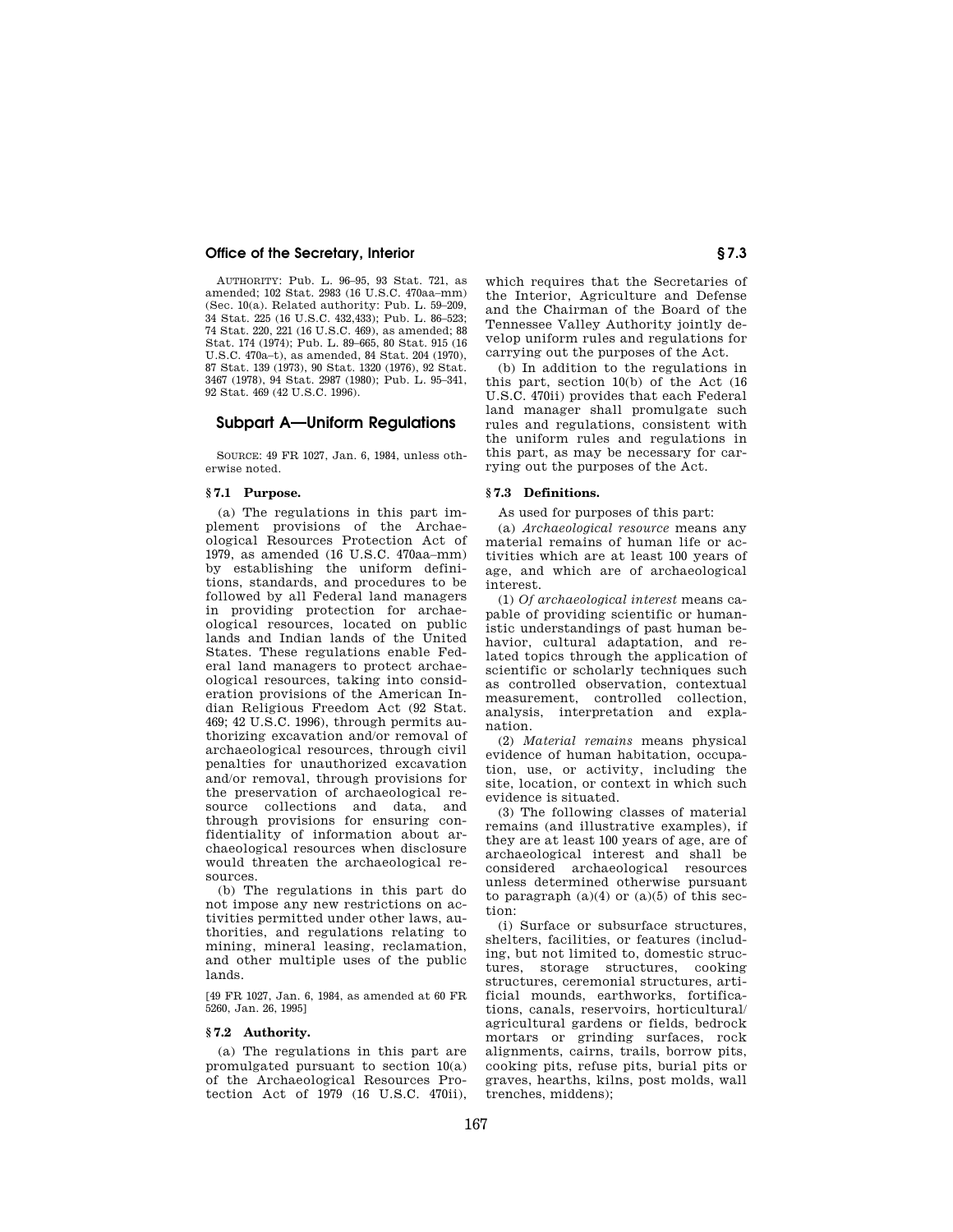(ii) Surface or subsurface artifact concentrations or scatters;

(iii) Whole or fragmentary tools, implements, containers, weapons and weapon projectiles, clothing, and ornaments (including, but not limited to, pottery and other ceramics, cordage, basketry and other weaving, bottles and other glassware, bone, ivory, shell, metal, wood, hide, feathers, pigments, and flaked, ground, or pecked stone);

(iv) By-products, waste products, or debris resulting from manufacture or use of human-made or natural materials;

(v) Organic waste (including, but not limited to, vegetal and animal remains, coprolites);

(vi) Human remains (including, but not limited to, bone, teeth, mummified flesh, burials, cremations);

(vii) Rock carvings, rock paintings, intaglios and other works of artistic or symbolic representation;

(viii) Rockshelters and caves or portions thereof containing any of the above material remains;

(ix) All portions of shipwrecks (including, but not limited to, armaments, apparel, tackle, cargo);

(x) Any portion or piece of any of the foregoing.

(4) The following material remains shall not be considered of archaeological interest, and shall not be considered to be archaeological resources for purposes of the Act and this part, unless found in a direct physical relationship with archaeological resources as defined in this section:

(i) Paleontological remains;

(ii) Coins, bullets, and unworked minerals and rocks.

(5) The Federal land manager may determine that certain material remains, in specified areas under the Federal land manager's jurisdiction, and under specified circumstances, are not or are no longer of archaeological interest and are not to be considered archaeological resources under this part. Any determination made pursuant to this subparagraph shall be documented. Such determination shall in no way affect the Federal land manager's obligations under other applicable laws or regulations.

(6) For the disposition following lawful removal or excavations of Native American human remains and ''cultural items'', as defined by the Native American Graves Protection and Repatriation Act (NAGPRA; Pub. L. 101–601; 104 Stat. 3050; 25 U.S.C. 3001–13), the Federal land manager is referred to NAGPRA and its implementing regulations.

(b) *Arrowhead* means any projectile point which appears to have been designed for use with an arrow.

(c) *Federal land manager* means:

(1) With respect to any public lands, the secretary of the department, or the head of any other agency or instrumentality of the United States, having primary management authority over such lands, including persons to whom such management authority has been officially delegated;

(2) In the case of Indian lands, or any public lands with respect to which no department, agency or instrumentality has primary management authority, such term means the Secretary of the Interior;

(3) The Secretary of the Interior, when the head of any other agency or instrumentality has, pursuant to section 3(2) of the Act and with the consent of the Secretary of the Interior, delegated to the Secretary of the Interior the responsibilities (in whole or in part) in this part.

(d) *Public lands* means:

(1) Lands which are owned and administered by the United States as part of the national park system, the national wildlife refuge system, or the national forest system; and

(2) All other lands the fee title to which is held by the United States, except lands on the Outer Continental Shelf, lands under the jurisdiction of the Smithsonian Institution, and Indian lands.

(e) *Indian lands* means lands of Indian tribes, or Indian individuals, which are either held in trust by the United States or subject to a restriction against alienation imposed by the United States, except for subsurface interests not owned or controlled by an Indian tribe or Indian individual.

(f) *Indian tribe* as defined in the Act means any Indian tribe, band, nation, or other organized group or community, including any Alaska village or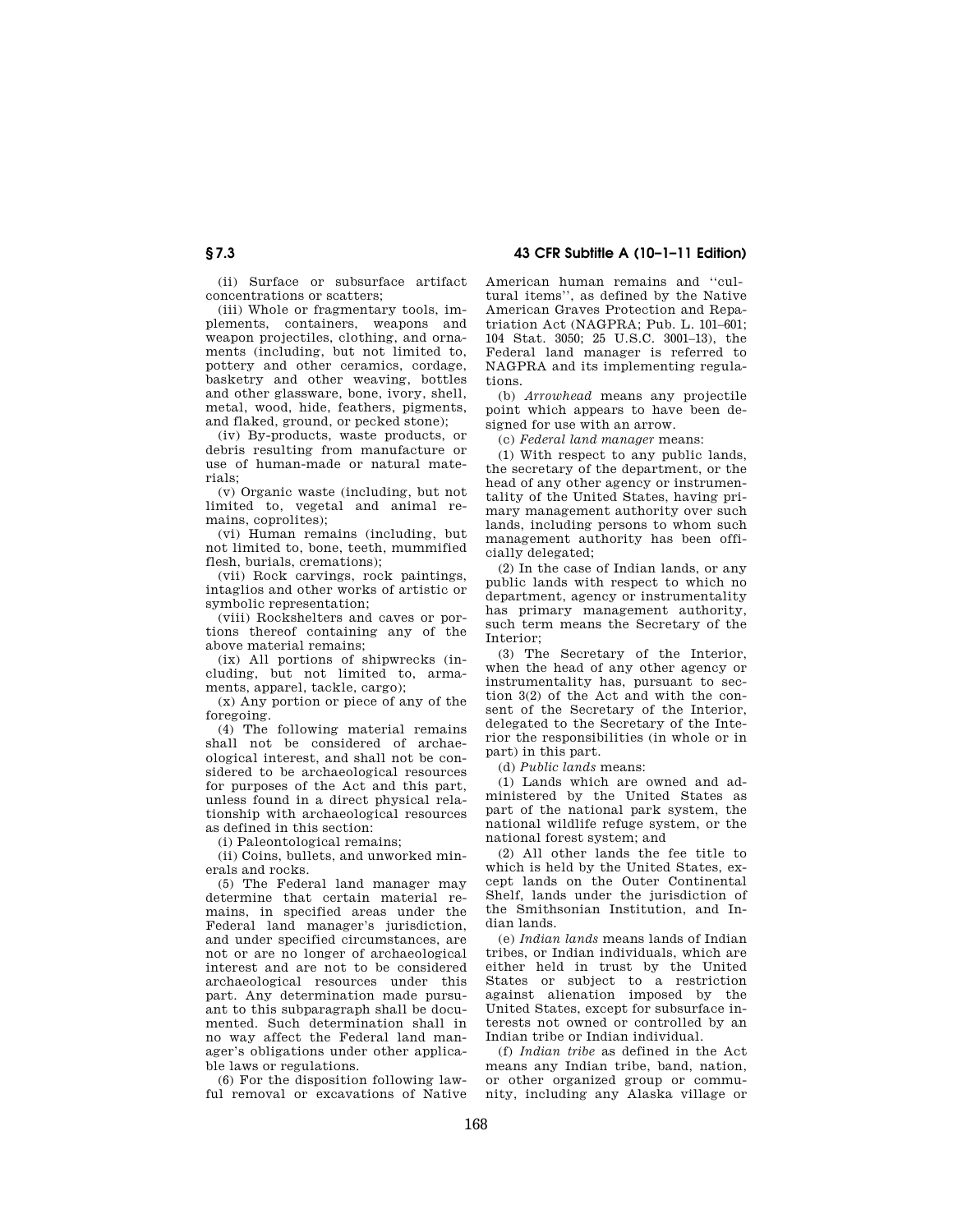regional or village corporation as defined in, or established pursuant to, the Alaska Native Claims Settlement Act (85 Stat. 688). In order to clarify this statutory definition for purposes of this part, ''Indian tribe'' means:

(1) Any tribal entity which is included in the annual list of recognized tribes published in the FEDERAL REG-ISTER by the Secretary of the Interior pursuant to 25 CFR part 54;

(2) Any other tribal entity acknowledged by the Secretary of the Interior pursuant to 25 CFR part 54 since the most recent publication of the annual list; and

(3) Any Alaska Native village or regional or village corporation as defined in or established pursuant to the Alaska Native Claims Settlement Act (85 Stat. 688), and any Alaska Native village or tribe which is recognized by the Secretary of the Interior as eligible for services provided by the Bureau of Indian Affairs.

(g) *Person* means an individual, corporation, partnership, trust, institution, association, or any other private entity, or any officer, employee, agent, department, or instrumentality of the United States, or of any Indian tribe, or of any State or political subdivision thereof.

(h) *State* means any of the fifty states, the District of Columbia, Puerto Rico, Guam, and the Virgin Islands.

(i) *Act* means the Archaeological Resources Protection Act of 1979 (16 U.S.C. 470aa–mm).

[49 FR 1027, Jan. 6, 1984; 49 FR 5923, Feb. 16, 1984, as amended at 60 FR 5260, Jan. 26, 1995]

### **§ 7.4 Prohibited acts and criminal penalties.**

(a) Under section 6(a) of the Act, no person may excavate, remove, damage, or otherwise alter or deface, or attempt to excavate, remove, damage, or otherwise alter or deface any archaeological resource located on public lands or Indian lands unless such activity is pursuant to a permit issued under §7.8 or exempted by §7.5(b) of this part.

(b) No person may sell, purchase, exchange, transport, or receive any archaeological resource, if such resource was excavated or removed in violation of:

(1) The prohibitions contained in paragraph (a) of this section; or

(2) Any provision, rule, regulation, ordinance, or permit in effect under any other provision of Federal law.

(c) Under section (d) of the Act, any person who knowingly violates or counsels, procures, solicits, or employs any other person to violate any prohibition contained in section 6 (a), (b), or (c) of the Act will, upon conviction, be fined not more than \$10,000.00 or imprisoned not more than one year, or both: provided, however, that if the commercial or archaeological value of the archaeological resources involved and the cost of restoration and repair of such resources exceeds the sum of \$500.00, such person will be fined not more than \$20,000.00 or imprisoned not more than two years, or both. In the case of a second or subsequent such violation upon conviction such person will be fined not more than \$100,000.00, or imprisoned not more than five years, or both.

[49 FR 1027, Jan. 6, 1984, as amended at 60 FR 5260, Jan. 26, 1995]

### **§ 7.5 Permit requirements and exceptions.**

(a) Any person proposing to excavate and/or remove archaeological resources from public lands or Indian lands, and to carry out activities associated with such excavation and/or removal, shall apply to the Federal land manager for a permit for the proposed work, and shall not begin the proposed work until a permit has been issued. The Federal land manager may issue a permit to any qualified person, subject to appropriate terms and conditions, provided that the person applying for a permit meets conditions in §7.8(a) of this part. (b) Exceptions:

(1) No permit shall be required under this part for any person conducting activities on the public lands under other permits, leases, licenses, or entitlements for use, when those activities are exclusively for purposes other than the excavation and/or removal of archaeological resources, even though those activities might incidentally result in the disturbance of archaeological resources. General earth-moving excavation conducted under a permit or other authorization shall not be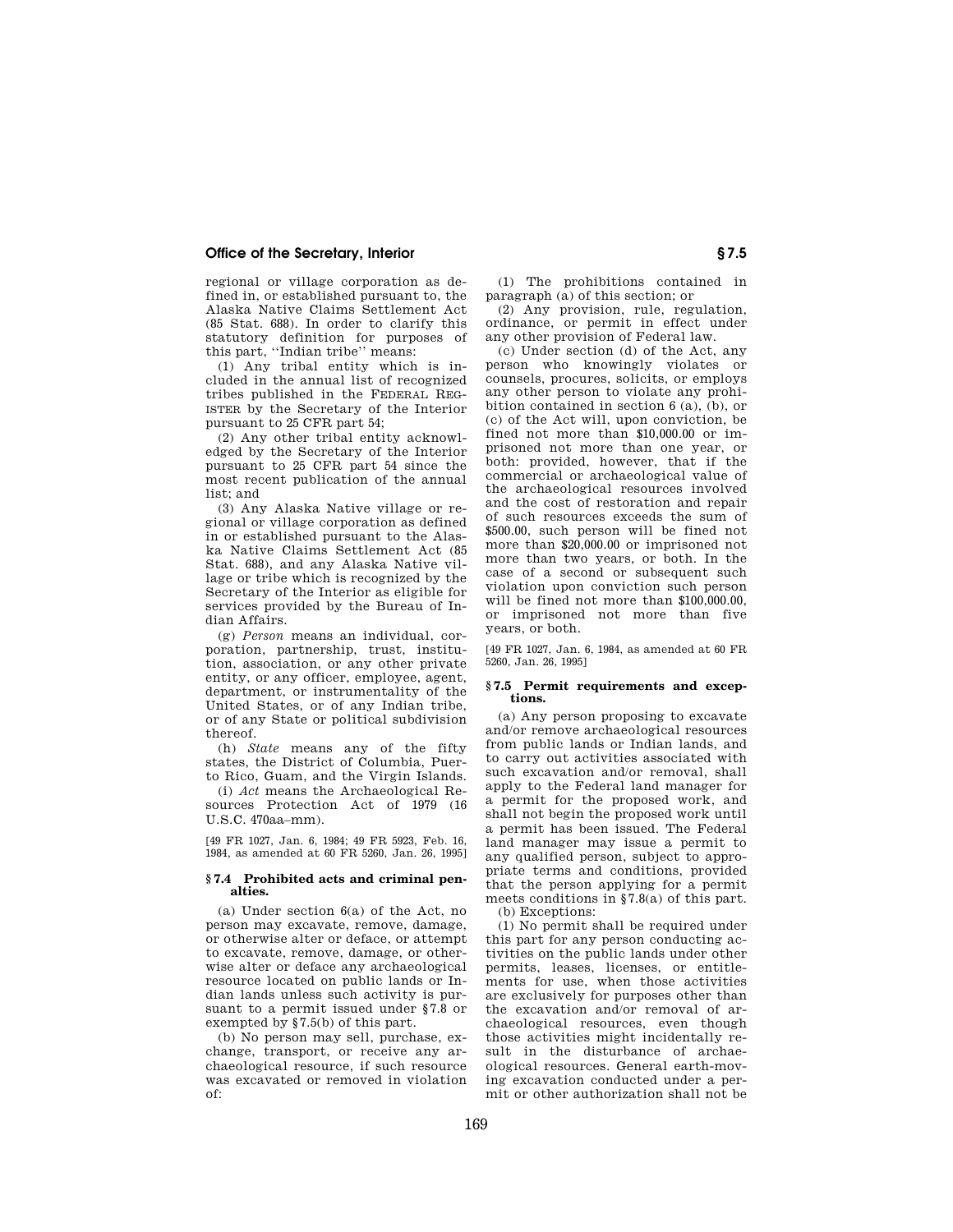# **§ 7.6 43 CFR Subtitle A (10–1–11 Edition)**

construed to mean excavation and/or removal as used in this part. This exception does not, however, affect the Federal land manager's responsibility to comply with other authorities which protect archaeological resources prior to approving permits, leases, licenses, or entitlements for use; any excavation and/or removal of archaeological resources required for compliance with those authorities shall be conducted in accordance with the permit requirements of this part.

(2) No permit shall be required under this part for any person collecting for private purposes any rock, coin, bullet, or mineral which is not an archaeological resource as defined in this part, provided that such collecting does not result in disturbance of any archaelogical resource.

(3) No permit shall be required under this part or under section 3 of the Act of June 8, 1906 (16 U.S.C. 432), for the excavation or removal by any Indian tribe or member thereof of any archaeological resource located on Indian lands of such Indian tribe, except that in the absence of tribal law regulating the excavation or removal or archaeological resources on Indian lands, an individual tribal member shall be required to obtain a permit under this part;

(4) No permit shall be required under this part for any person to carry out any archaeological activity authorized by a permit issued under section 3 of the Act of June 8, 1906 (16 U.S.C. 432), before the enactment of the Archaeological Resources Protection Act of 1979. Such permit shall remain in effect according to its terms and conditions until expiration.

(5) No permit shall be required under section 3 of the Act of June 8, 1906 (16 U.S.C. 432) for any archaeological work for which a permit is issued under this part.

(c) Persons carrying out official agency duties under the Federal land manager's direction, associated with the management of archaeological resources, need not follow the permit application procedures of §7.6. However, the Federal land manager shall insure that provisions of §§7.8 and 7.9 have been met by other documented means, and that any official duties which might result in harm to or destruction of any Indian tribal religious or cultural site, as determined by the Federal land manager, have been the subject of consideration under §7.7.

(d) Upon the written request of the Governor of any State, on behalf of the State or its educational institutions, the Federal land manager shall issue a permit, subject to the provisions of  $\S$ §7.5(b)(5), 7.7, 7.8(a) (3), (4), (5), (6), and (7), 7.9, 7.10, 7.12, and 7.13(a) to such Governor or to such designee as the Governor deems qualified to carry out the intent of the Act, for purposes of conducting archaeological research, excavating and/or removing archaeological resources, and safeguarding and preserving any materials and data collected in a university, museum, or other scientific or educational institution approved by the Federal land manager.

(e) Under other statutory, regulatory, or administrative authorities governing the use of public lands and Indian lands, authorizations may be required for activities which do not require a permit under this part. Any person wishing to conduct on public lands or Indian lands any activities related to but believed to fall outside the scope of this part should consult with the Federal land manager, for the purpose of determining whether any authorization is required, prior to beginning such activities.

### **§ 7.6 Application for permits and information collection.**

(a) Any person may apply to the appropriate Federal land manager for a permit to excavate and/or remove archaeological resources from public lands or Indian lands and to carry out activities associated with such excavation and/or removal.

(b) Each application for a permit shall include:

(1) The nature and extent of the work proposed, including how and why it is proposed to be conducted, proposed time of performance, locational maps, and proposed outlet for public written dissemination of the results.

(2) The name and address of the individual(s) proposed to be responsible for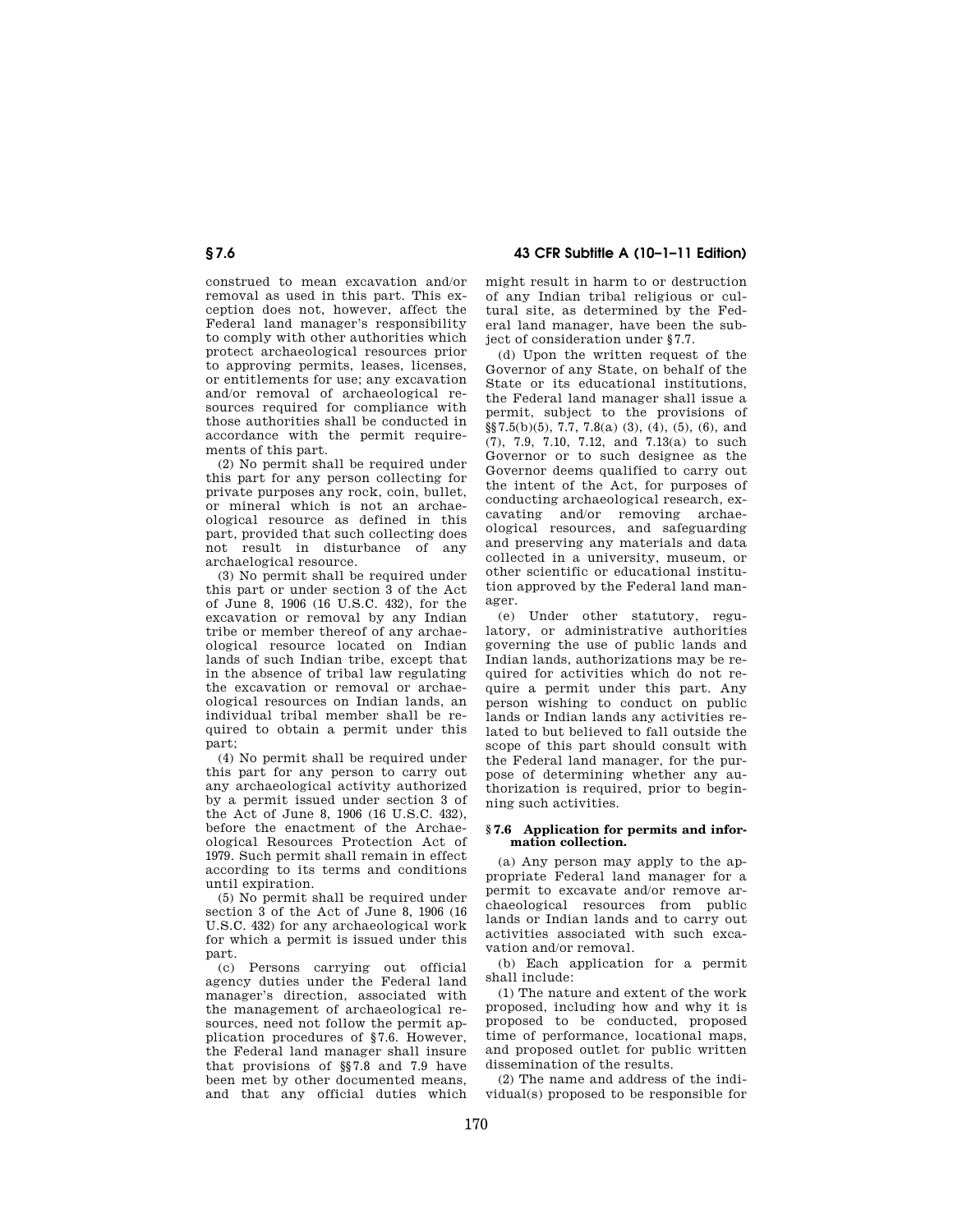conducting the work, institutional affiliation, if any, and evidence of education, training, and experience in accord with the minimal qualifications listed in §7.8(a).

(3) The name and address of the individual(s), if different from the individual(s) named in paragraph (b)(2) of this section, proposed to be responsible for carrying out the terms and conditions of the permit.

(4) Evidence of the applicant's ability to initiate, conduct, and complete the proposed work, including evidence of logistical support and laboratory facilities.

(5) Where the application is for the excavation and/or removal of archaeological resources on public lands, the names of the university, museum, or other scientific or educational institution in which the applicant proposes to store all collections, and copies of records, data, photographs, and other documents derived from the proposed work. Applicants shall submit written certification, signed by an authorized official of the institution, of willingness to assume curatorial responsibility for the collections, records, data, photographs and other documents and to safeguard and preserve these materials as property of the United States.

(6) Where the application is for the excavation and/or removal of archaeological resources on Indian lands, the name of the university, museum, or other scientific or educational institution in which the applicant proposes to store copies of records, data, photographs, and other documents derived from the proposed work, and all collections in the event the Indian owners do not wish to take custody or otherwise dispose of the archaeological resources. Applicants shall submit written certification, signed by an authorized official of the institution, or willingness to assume curatorial responsibility for the collections, if applicable, and/or the records, data, photographs, and other documents derived from the proposed work.

(c) The Federal land manager may require additional information, pertinent to land management responsibilities, to be included in the application for permit and shall so inform the applicant.

(d) *Paperwork Reduction Act.* The information collection requirement contained in §7.6 of these regulations has been approved by the Office of Management and Budget under 44 U.S.C. 3501 *et seq.* and assigned clearance number 1024–0037. The purpose of the information collection is to meet statutory and administrative requirements in the public interest. The information will be used to assist Federal land managers in determining that applicants for permits are qualified, that the work proposed would further archaeological knowledge, that archaeological resources and associated records and data will be properly preserved, and that the permitted activity would not conflict with the management of the public lands involved. Response to the information requirement is necessary in order for an applicant to obtain a benefit.

### **§ 7.7 Notification to Indian tribes of possible harm to, or destruction of, sites on public lands having religious or cultural importance.**

(a) If the issuance of a permit under this part may result in harm to, or destruction of, any Indian tribal religious or cultural site on public lands, as determined by the Federal land manager, at least 30 days before issuing such a permit the Federal land manager shall notify any Indian tribe which may consider the site as having religious or cultural importance. Such notice shall not be deemed a disclosure to the public for purposes of section 9 of the Act.

(1) Notice by the Federal land manager to any Indian tribe shall be sent to the chief executive officer or other designated official of the tribe. Indian tribes are encouraged to designate a tribal official to be the focal point for any notification and discussion between the tribe and the Federal land manager.

(2) The Federal land manager may provide notice to any other Native American group that is known by the Federal land manager to consider sites potentially affected as being of religious or cultural importance.

(3) Upon request during the 30-day period, the Federal land manager may meet with official representatives of any Indian tribe or group to discuss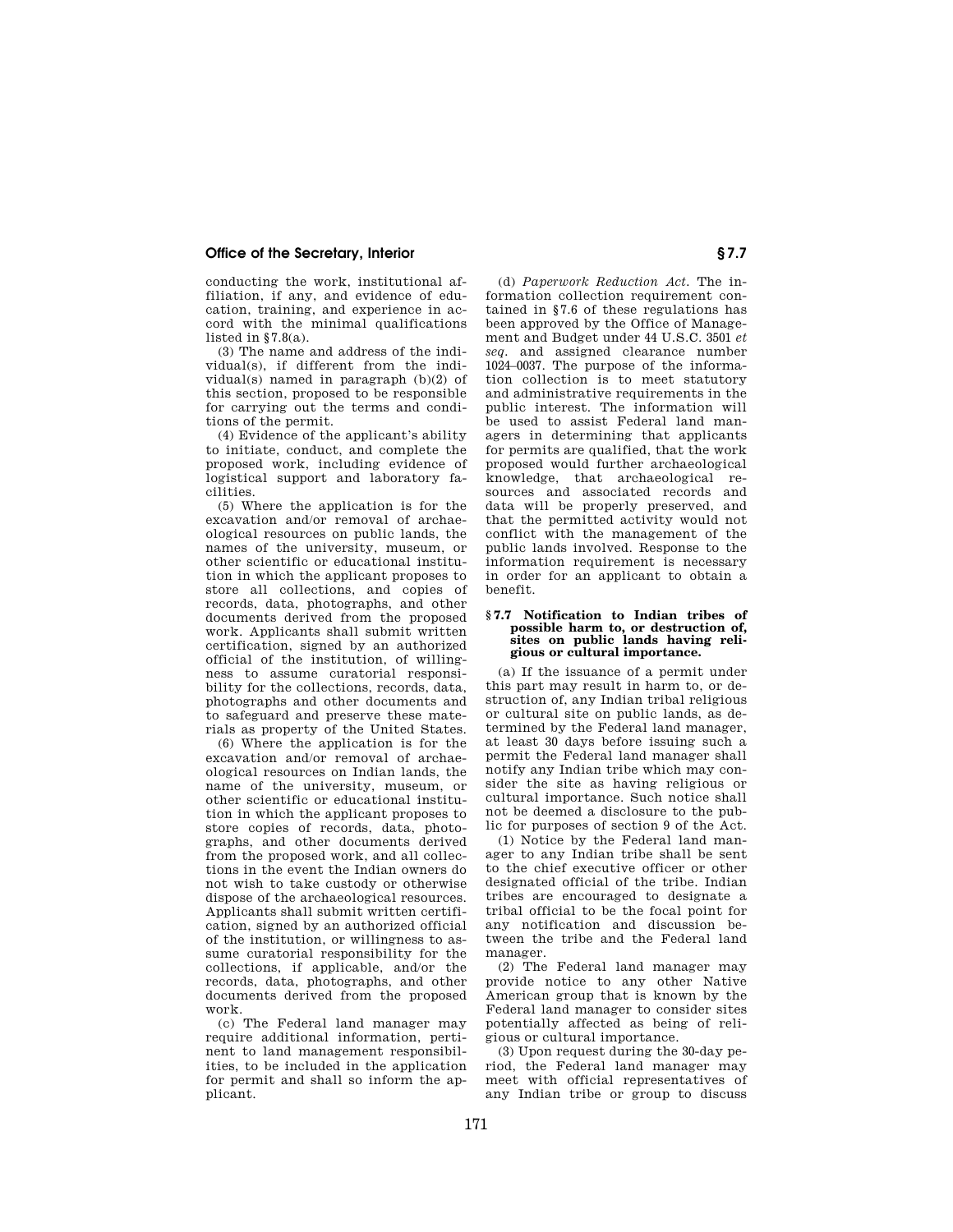their interests, including ways to avoid or mitigate potential harm or destruction such as excluding sites from the permit area. Any mitigation measures which are adopted shall be incorporated into the terms and conditions of the permit under §7.9.

(4) When the Federal land manager determines that a permit applied for under this part must be issued immediately because of an imminent threat of loss or destruction of an archaeological resource, the Federal land manager shall so notify the appropriate tribe.

(b)(1) In order to identify sites of religious or cultural importance, the Federal land manager shall seek to identify all Indian tribes having aboriginal or historic ties to the lands under the Federal land manager's jurisdiction and seek to determine, from the chief executive officer or other designated official of any such tribe, the location and nature of specific sites of religious or cultural importance so that such information may be on file for land management purposes. Information on sites eligible for or included in the National Register of Historic Places may be withheld from public disclosure pursuant to section 304 of the Act of October 15, 1966, as amended (16 U.S.C. 470w–3).

(2) If the Federal land manager becomes aware of a Native American group that is not an Indian tribe as defined in this part but has aboriginal or historic ties to public lands under the Federal land manager's jurisdiction, the Federal land manager may seek to communicate with official representatives of that group to obtain information on sites they may consider to be of religious or cultural importance.

(3) The Federal land manager may enter into agreement with any Indian tribe or other Native American group for determining locations for which such tribe or group wishes to receive notice under this section.

(4) The Federal land manager should also seek to determine, in consultation with official representatives of Indian tribes or other Native American groups, what circumstances should be the subject of special notification to the tribe or group after a permit has been issued. Circumstances calling for notification might include the dis-

**§ 7.8 43 CFR Subtitle A (10–1–11 Edition)** 

covery of human remains. When circumstances for special notification have been determined by the Federal land manager, the Federal land manager will include a requirement in the terms and conditions of permits, under §7.9(c), for permittees to notify the Federal land manger immediately upon the occurrence of such circumstances. Following the permittee's notification, the Federal land manager will notify and consult with the tribe or group as appropriate. In cases involving Native American human remains and other ''cultural items'', as defined by NAGPRA, the Federal land manager is referred to NAGPRA and its implementing regulations.

[49 FR 1027, Jan. 6, 1984, as amended at 60 FR 5260, 5261, Jan. 26, 1995]

## **§ 7.8 Issuance of permits.**

(a) The Federal land manager may issue a permit, for a specified period of time appropriate to the work to be conducted, upon determining that:

(1) The applicant is appropriately qualified, as evidenced by training, education, and/or experience, and possesses demonstrable competence in archaeological theory and methods, and in collecting, handling, analyzing, evaluating, and reporting archaeological data, relative to the type and scope of the work proposed, and also meets the following minimum qualifications:

(i) A graduate degree in anthropology or archaeology, or equivalent training and experience;

(ii) The demonstrated ability to plan, equip, staff, organize, and supervise activity of the type and scope proposed;

(iii) The demonstrated ability to carry research to completion, as evidenced by timely completion of theses, research reports, or similar documents;

(iv) Completion of at least 16 months of professional experience and/or specialized training in archaeological field, laboratory, or library research, administration, or management, including at least 4 months experience and/or specialized training in the kind of activity the individual proposes to conduct under authority of a permit; and

(v) Applicants proposing to engage in historical archaeology should have had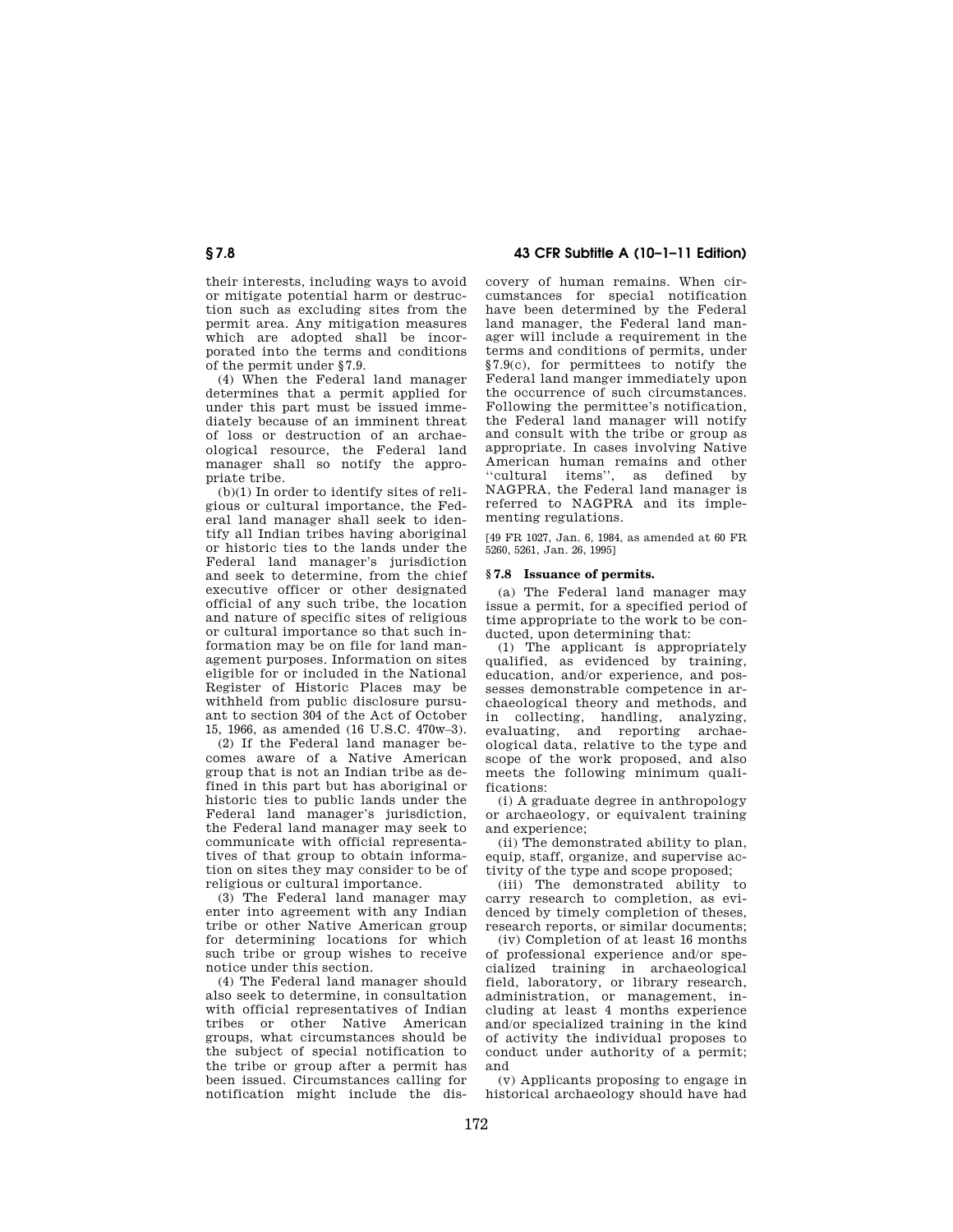at least one year of experience in research concerning archaeological resources of the historic period. Applicants proposing to engage in prehistoric archaeology should have had at least one year of experience in research concerning archaeological resources of the prehistoric period.

(2) The proposed work is to be undertaken for the purpose of furthering archaeological knowledge in the public interest, which may include but need not be limited to, scientific or scholarly research, and preservation of archaeological data;

(3) The proposed work, including time, scope, location, and purpose, is not inconsistent with any management plan or established policy, objectives, or requirements applicable to the management of the public lands concerned;

(4) Where the proposed work consists of archaeological survey and/or data recovery undertaken in accordance with other approved uses of the public lands or Indian lands, and the proposed work has been agreed to in writing by the Federal land manager pursuant to section 106 of the National Historic Preservation Act (16 U.S.C. 470f), paragraphs  $(a)(2)$  and  $(a)(3)$  shall be deemed satisfied by the prior approval.

(5) Written consent has been obtained, for work proposed on Indian lands, from the Indian landowner and the Indian tribe having jurisdiction over such lands;

(6) Evidence is submitted to the Federal land manager that any university, museum, or other scientific or educational institution proposed in the application as the repository possesses adequate curatorial capability for safeguarding and preserving the archaeological resources and all associated records; and

(7) The applicant has certified that, not later than 90 days after the date the final report is submitted to the Federal land manager, the following will be delivered to the appropriate official of the approved university, museum, or other scientific or educational institution, which shall be named in the permit:

(i) All artifacts, samples, collections, and copies of records, data, photographs, and other documents resulting from work conducted under the re-

quested permit where the permit is for the excavation and/or removal of archaeological resources from public lands.

(ii) All artifacts, samples and collections resulting from work under the requested permit for which the custody or disposition is not undertaken by the Indian owners, and copies of records, data, photographs, and other documents resulting from work conducted under the requested permit, where the permit is for the excavation and/or removal of archaeological resources from Indian lands.

(b) When the area of the proposed work would cross jurisdictional boundaries, so that permit applications must be submitted to more than one Federal land manager, the Federal land managers shall coordinate the review and evaluation of applications and the issuance of permits.

[49 FR 1027, Jan. 6, 1984; 49 FR 5923, Feb. 16, 1984]

### **§ 7.9 Terms and conditions of permits.**

(a) In all permits issued, the Federal land manager shall specify:

(1) The nature and extent of work allowed and required under the permit, including the time, duration, scope, location, and purpose of the work;

(2) The name of the individual(s) responsible for conducting the work and, if different, the name of the individual(s) responsible for carrying out the terms and conditions of the permit;

(3) The name of any university, museum, or other scientific or educational institutions in which any collected materials and data shall be deposited; and

(4) Reporting requirements.

(b) The Federal land manager may specify such terms and conditions as deemed necessary, consistent with this part, to protect public safety and other values and/or resources, to secure work areas, to safeguard other legitimate land uses, and to limit activities incidental to work authorized under a permit.

(c) The Federal land manager shall include in permits issued for archaeological work on Indian lands such terms and conditions as may be requested by the Indian landowner and the Indian tribe having jurisdiction over the lands, and for archaeological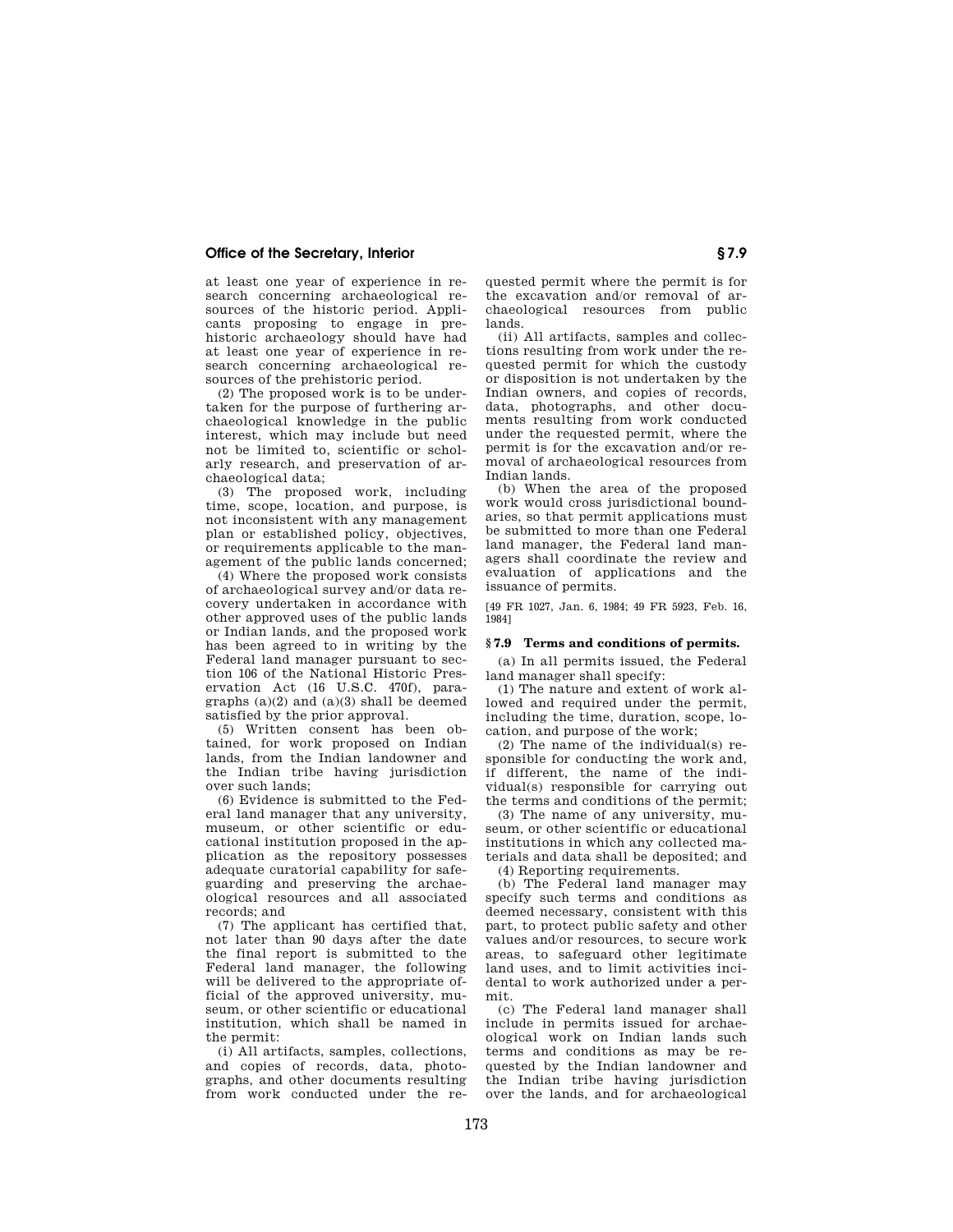work on public lands shall include such terms and conditions as may have been developed pursuant to §7.7.

(d) Initiation of work or other activities under the authority of a permit signifies the permittee's acceptance of the terms and conditions of the permit.

(e) The permittee shall not be released from requirements of a permit until all outstanding obligations have been satisfied, whether or not the term of the permit has expired.

(f) The permittee may request that the Federal land manager extend or modify a permit.

(g) The permittee's performance under any permit issued for a period greater than 1 year shall be subject to review by the Federal land manager, at least annually.

### **§ 7.10 Suspension and revocation of permits.**

(a) *Suspension or revocation for cause.*  (1) The Federal land manager may suspend a permit issued pursuant to this part upon determining that the permittee has failed to meet any of the terms and conditions of the permit or has violated any prohibition of the Act or §7.4. The Federal land manager shall provide written notice to the permittee of the suspension, the cause thereof, and the requirements which must be met before the suspension will be removed.

(2) The Federal land manager may revoke a permit upon assessment of a civil penalty under §7.15 upon the permittee's conviction under section 6 of the Act, or upon determining that the permittee has failed after notice under this section to correct the situation which led to suspension of the permit.

(b) *Suspension or revocation for management purposes.* The Federal land manager may suspend or revoke a permit, without liability to the United States, its agents, or employees, when continuation of work under the permit would be in conflict with management requirements not in effect when the permit was issued. The Federal land manager shall provide written notice to the permittee stating the nature of and basis for the suspension or revocation.

[49 FR 1027, Jan. 6, 1984; 49 FR 5923, Feb. 16, 1984]

# **§ 7.11 Appeals relating to permits.**

Any affected person may appeal permit issuance, denial of permit issuance, suspension, revocation, and terms and conditions of a permit through existing administrative appeal procedures, or through procedures which may be established by the Federal land manager pursuant to section 10(b) of the Act and this part.

### **§ 7.12 Relationship to section 106 of the National Historic Preservation Act.**

Issuance of a permit in accordance with the Act and this part does not constitute an undertaking requiring compliance with section 106 of the Act of October 15, 1966 (16 U.S.C. 470f). However, the mere issuance of such a permit does not excuse the Federal land manager from compliance with section 106 where otherwise required.

### **§ 7.13 Custody of archaeological resources.**

(a) Archaeological resources excavated or removed from the public lands remain the property of the United States.

(b) Archaeological resources excavated or removed from Indian lands remain the property of the Indian or Indian tribe having rights of ownership over such resources.

(c) The Secretary of the Interior may promulgate regulations providing for the exchange of archaeological resources among suitable universities, museums, or other scientific or educational institutions, for the ultimate disposition of archaeological resources, and for standards by which archaeological resources shall be preserved and maintained, when such resources have been excavated or removed from public lands and Indian lands.

(d) In the absence of regulations referenced in paragraph (c) of this section, the Federal land manager may provide for the exchange of archaeological resources among suitable universities, museums, or other scientific or educational institutions, when such resources have been excavated or removed from public lands under the authority of a permit issued by the Federal land manager.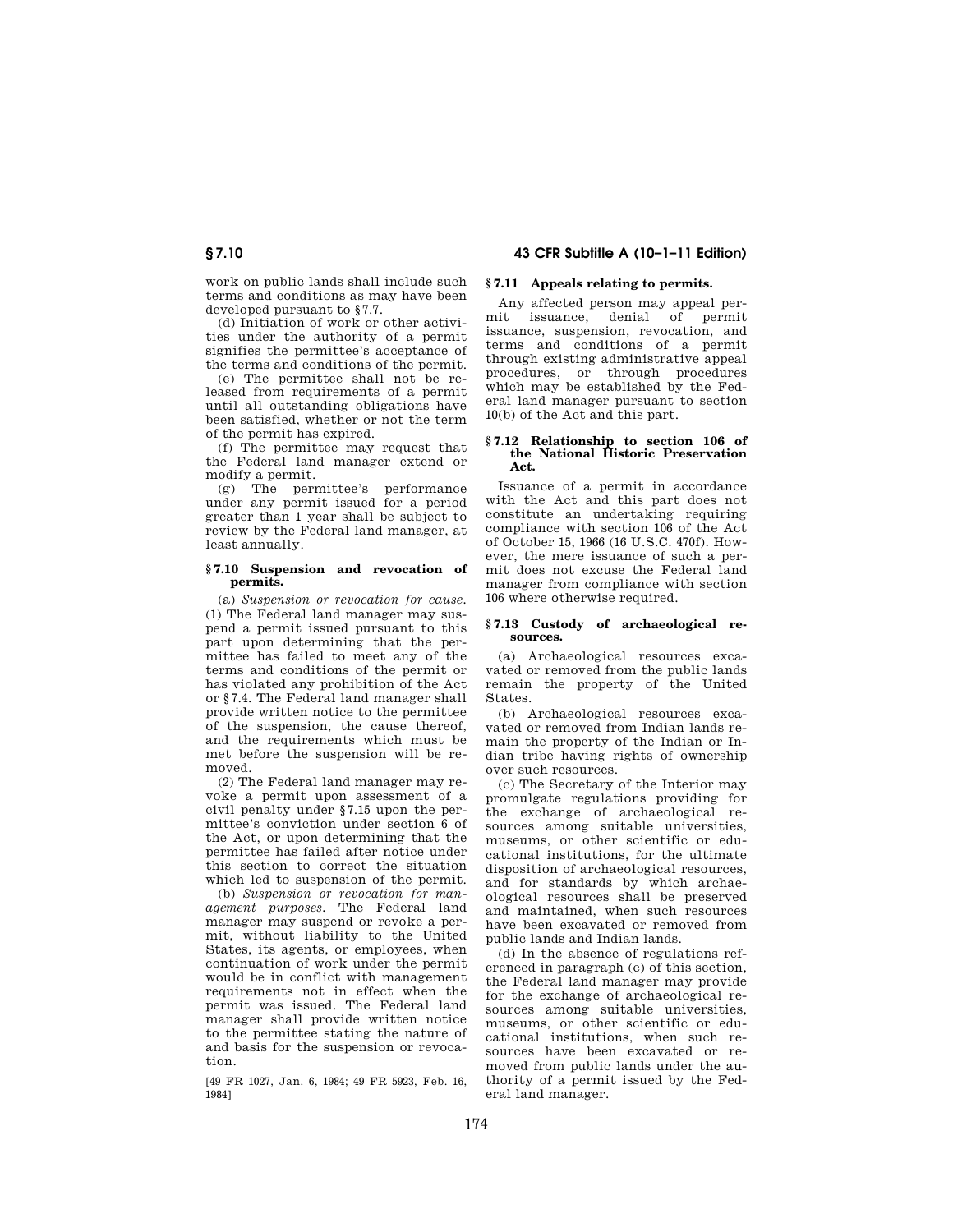(e) Notwithstanding the provisions of paragraphs (a) through (d) of this section, the Federal land manager will follow the procedures required by NAGPRA and its implementing regulations for determining the disposition of Native American human remains and other ''cultural items'', as defined by NAGPRA, that have been excavated, removed, or discovered on public lands.

[49 FR 1027, Jan. 6, 1984, as amended at 60 FR 5260, 5261, Jan. 26, 1995]

### **§ 7.14 Determination of archaeological or commercial value and cost of restoration and repair.**

(a) *Archaeological value.* For purposes of this part, the archaeological value of any archaeological resource involved in a violation of the prohibitions in §7.4 of this part or conditions of a permit issued pursuant to this part shall be the value of the information associated with the archaeological resource. This value shall be appraised in terms of the costs of the retrieval of the scientific information which would have been obtainable prior to the violation. These costs may include, but need not be limited to, the cost of preparing a research design, conducting field work, carrying out laboratory analysis, and preparing reports as would be necessary to realize the information potential.

(b) *Commercial value.* For purposes of this part, the commercial value of any archaeological resource involved in a violation of the prohibitions in §7.4 of this part or conditions of a permit issued pursuant to this part shall be its fair market value. Where the violation has resulted in damage to the archaeological resource, the fair market value should be determined using the condition of the archaeological resource prior to the violation, to the extent that its prior condition can be ascertained.

(c) *Cost of restoration and repair.* For purposes of this part, the cost of restoration and repair of archaeological resources damaged as a result of a violation of prohibitions or conditions pursuant to this part, shall be the sum of the costs already incurred for emergency restoration or repair work, plus those costs projected to be necessary to complete restoration and repair, which

may include, but need not be limited to, the costs of the following:

(1) Reconstruction of the archaeological resource;

(2) Stabilization of the archaeological resource;

(3) Ground contour reconstruction and surface stabilization;

(4) Research necessary to carry out reconstruction or stabilization;

(5) Physical barriers or other protective devices, necessitated by the disturbance of the archaeological resource, to protect it from further disturbance;

(6) Examination and analysis of the archaeological resource including recording remaining archaeological information, where necessitated by disturbance, in order to salvage remaining values which cannot be otherwise conserved;

(7) Reinterment of human remains in accordance with religious custom and State, local, or tribal law, where appropriate, as determined by the Federal land manager.

(8) Preparation of reports relating to any of the above activities.

### **§ 7.15 Assessment of civil penalties.**

(a) The Federal land manager may assess a civil penalty against any person who has violated any prohibition contained in §7.4 or who has violated any term or condition included in a permit issued in accordance with the Act and this part.

(b) *Notice of violation.* The Federal land manager shall serve a notice of violation upon any person believed to be subject to a civil penalty, either in person or by registered or certified mail (return receipt requested). The Federal land manager shall include in the notice:

(1) A concise statement of the facts believed to show a violation;

(2) A specific reference to the provision(s) of this part or to a permit issued pursuant to this part allegedly violated;

(3) The amount of penalty proposed to be assessed, including any initial proposal to mitigate or remit where appropriate, or a statement that notice of a proposed penalty amount will be served after the damages associated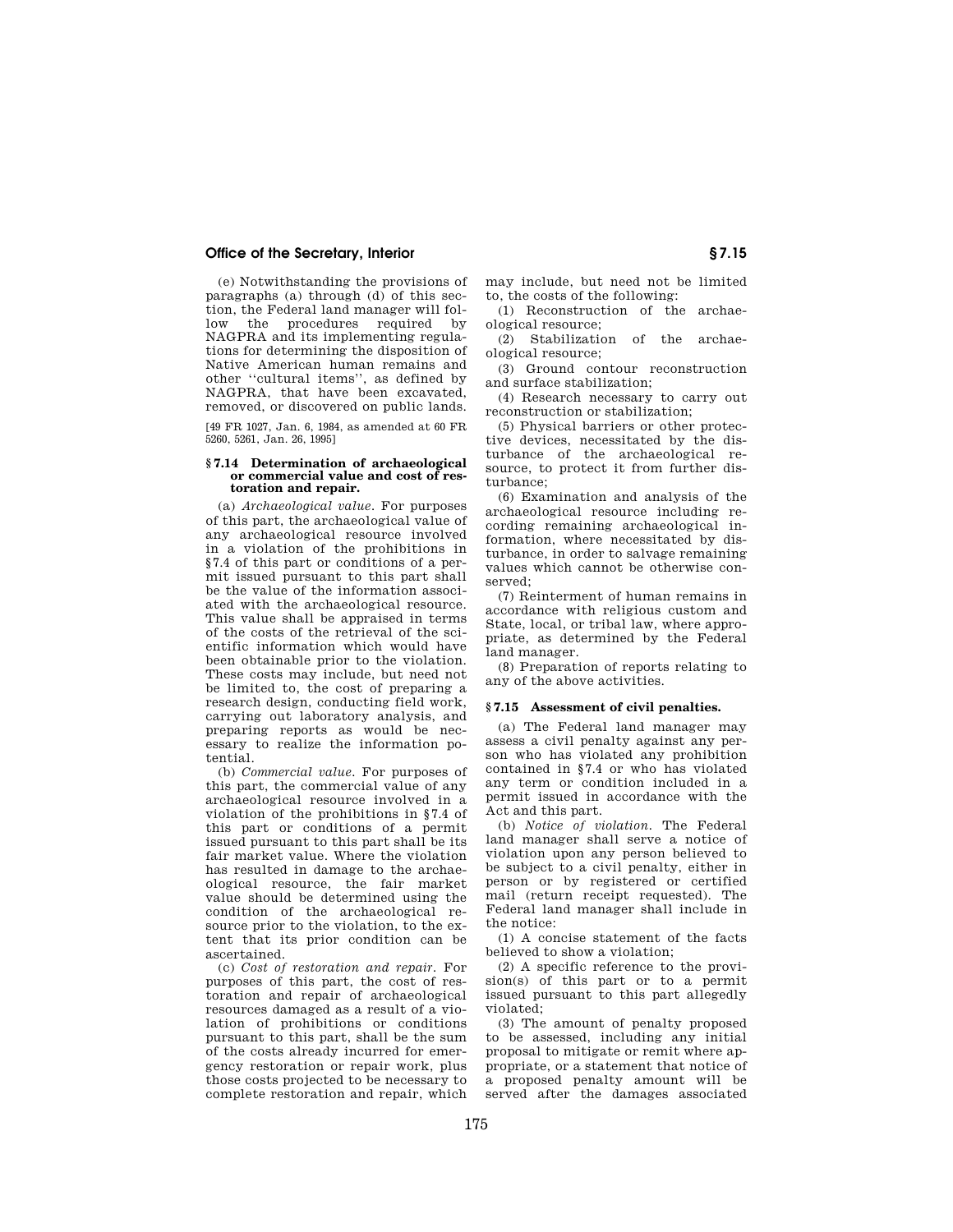with the alleged violation have been ascertained;

(4) Notification of the right to file a petition for relief pursuant to paragraph (d) of this section, or to await the Federal land manager's notice of assessment, and to request a hearing in accordance with paragraph (g) of this section. The notice shall also inform the person of the right to seek judicial review of any final administrative decision assessing a civil penalty.

(c) The person served with a notice of violation shall have 45 calendar days from the date of its service (or the date of service of a proposed penalty amount, if later) in which to respond. During this time the person may:

(1) Seek informal discussions with the Federal land manager;

(2) File a petition for relief in accordance with paragraph (d) of this section;

(3) Take no action and await the Federal land manager's notice of assessment;

(4) Accept in writing or by payment the proposed penalty, or any mitigation or remission offered in the notice. Acceptance of the proposed penalty or mitigation or remission shall be deemed a waiver of the notice of assessment and of the right to request a hearing under paragraph (g) of this section.

(d) *Petition for relief.* The person served with a notice of violation may request that no penalty be assessed or that the amount be reduced, by filing a petition for relief with the Federal land manager within 45 calendar days of the date of service of the notice of violation (or of a proposed penalty amount, if later). The petition shall be in writing and signed by the person served with the notice of violation. If the person is a corporation, the petition must be signed by an officer authorized to sign such documents. The petition shall set forth in full the legal or factual basis for the requested relief.

(e) *Assessment of penalty.* (1) The Federal land manager shall assess a civil penalty upon expiration of the period for filing a petition for relief, upon completion of review of any petition filed, or upon completion of informal discussions, whichever is later.

(2) The Federal land manager shall take into consideration all available information, including information provided pursuant to paragraphs (c) and (d) of this section or furnished upon further request by the Federal land manager.

(3) If the facts warrant a conclusion that no violation has occurred, the Federal land manager shall so notify the person served with a notice of violation, and no penalty shall be assessed.

(4) Where the facts warrant a conclusion that a violation has occurred, the Federal land manager shall determine a penalty amount in accordance with §7.16.

(f) *Notice of assessment.* The Federal land manager shall notify the person served with a notice of violation of the penalty amount assessed by serving a written notice of assessment, either in person or by registered or certified mail (return receipt requested). The Federal land manager shall include in the notice of assessment:

(1) The facts and conclusions from which it was determined that a violation did occur;

(2) The basis in §7.16 for determining the penalty amount assessed and/or any offer to mitigate or remit the penalty; and

(3) Notification of the right to request a hearing, including the procedures to be followed, and to seek judicial review of any final administrative decision assessing a civil penalty.

(g) *Hearings.* (1) Except where the right to request a hearing is deemed to have been waived as provided in paragraph (c)(4) of this section, the person served with a notice of assessment may file a written request for a hearing with the adjudicatory body specified in the notice. The person shall enclose with the request for hearing a copy of the notice of assessment, and shall deliver the request as specified in the notice of assessment, personally or by registered or certified mail (return receipt requested).

(2) Failure to deliver a written request for a hearing within 45 days of the date of service of the notice of assessment shall be deemed a waiver of the right to a hearing.

(3) Any hearing conducted pursuant to this section shall be held in accordance with 5 U.S.C. 554. In any such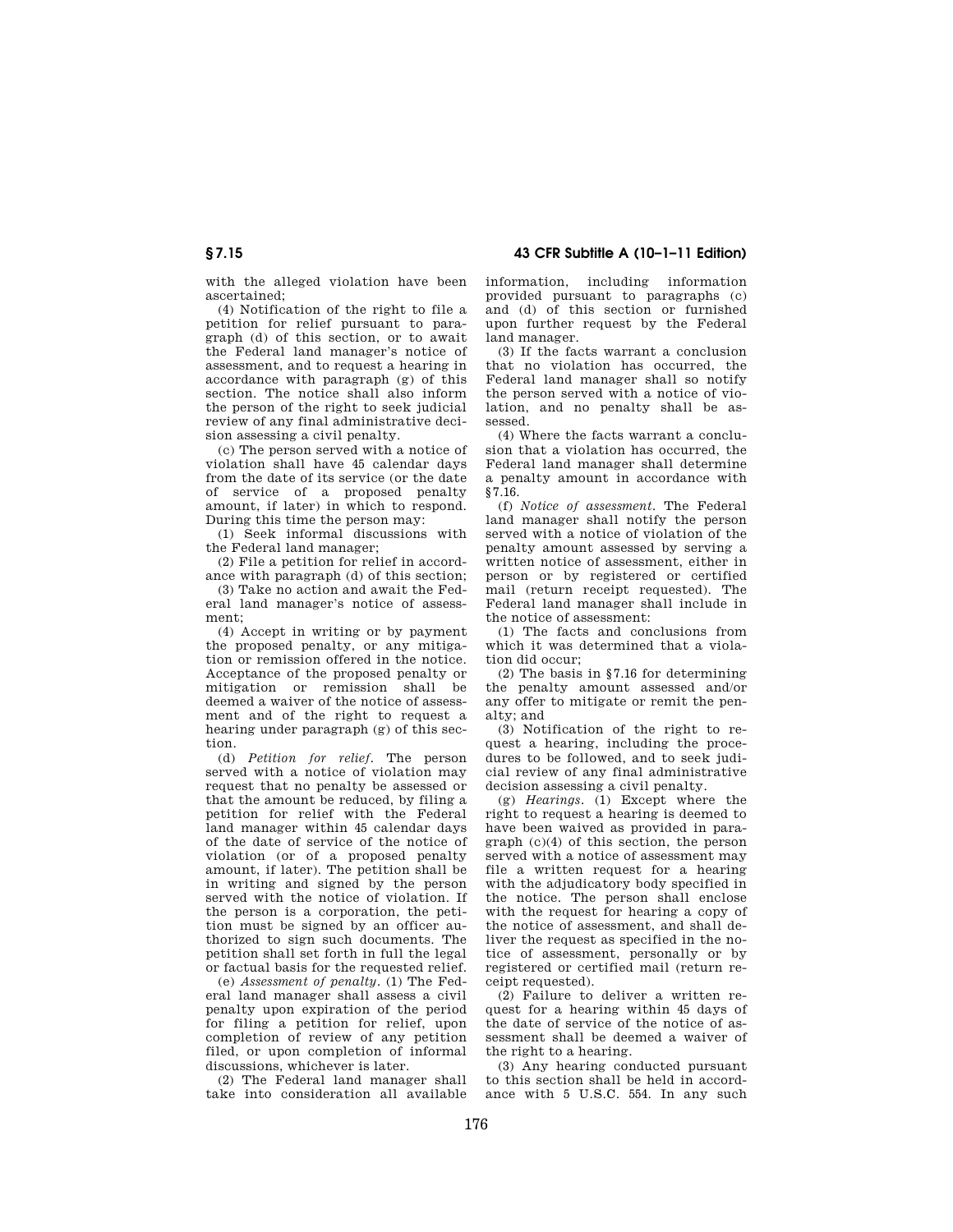hearing, the amount of civil penalty assessed shall be determined in accordance with this part, and shall not be limited by the amount assessed by the Federal land manager under paragraph (f) of this section or any offer of mitigation or remission made by the Federal land manager.

(h) *Final administrative decision.* (1) Where the person served with a notice of violation has accepted the penalty pursuant to paragraph (c)(4) of this section, the notice of violation shall constitute the final administrative decision;

(2) Where the person served with a notice of assessment has not filed a timely request for a hearing pursuant to paragraph  $(g)(1)$  of this section, the notice of assessment shall constitute the final administrative decision;

(3) Where the person served with a notice of assessment has filed a timely request for a hearing pursuant to para $graph (g)(1)$  of this section, the decision resulting from the hearing or any applicable administrative appeal therefrom shall constitute the final administrative decision.

(i) *Payment of penalty.* (1) The person assessed a civil penalty shall have 45 calendar days from the date of issuance of the final administrative decision in which to make full payment of the penalty assessed, unless a timely request for appeal has been filed with a U.S. District Court as provided in section  $7(b)(1)$  of the Act.

(2) Upon failure to pay the penalty, the Federal land manager may request the Attorney General to institute a civil action to collect the penalty in a U.S. District Court for any district in which the person assessed a civil penalty is found, resides, or transacts business. Where the Federal land manager is not represented by the Attorney General, a civil action may be initiated directly by the Federal land manager.

(j) *Other remedies not waived.* Assessment of a penalty under this section shall not be deemed a waiver of the right to pursue other available legal or administrative remedies.

### **§ 7.16 Civil penalty amounts.**

(a) *Maximum amount of penalty.* (1) Where the person being assessed a civil penalty has not committed any pre-

vious violation of any prohibition in §7.4 or of any term or condition included in a permit issued pursuant to this part, the maximum amount of the penalty shall be the full cost of restoration and repair of archaeological resources damaged plus the archaeological or commercial value of archaeological resources destroyed or not recovered.

(2) Where the person being assessed a civil penalty has committed any previous violation of any prohibition in §7.4 or of any term or condition included in a permit issued pursuant to this part, the maximum amount of the penalty shall be double the cost of restoration and repair plus double the archaeological or commercial value of archaeological resources destroyed or not recovered.

(3) Violations limited to the removal of arrowheads located on the surface of the ground shall not be subject to the penalties prescribed in this section.

(b) *Determination of penalty amount, mitigation, and remission.* The Federal land manager may assess a penalty amount less than the maximum amount of penalty and may offer to mitigate or remit the penalty.

(1) Determination of the penalty amount and/or a proposal to mitigate or remit the penalty may be based upon any of the following factors:

(i) Agreement by the person being assessed a civil penalty to return to the Federal land manager archaeological resources removed from public lands or Indian lands;

(ii) Agreement by the person being assessed a civil penalty to assist the Federal land manager in activity to preserve, restore, or otherwise contribute to the protection and study of archaeological resources on public lands or Indian lands;

(iii) Agreement by the person being assessed a civil penalty to provide information which will assist in the detection, prevention, or prosecution of violations of the Act or this part;

(iv) Demonstration of hardship or inability to pay, provided that this factor shall only be considered when the person being assessed a civil penalty has not been found to have previously violated the regulations in this part;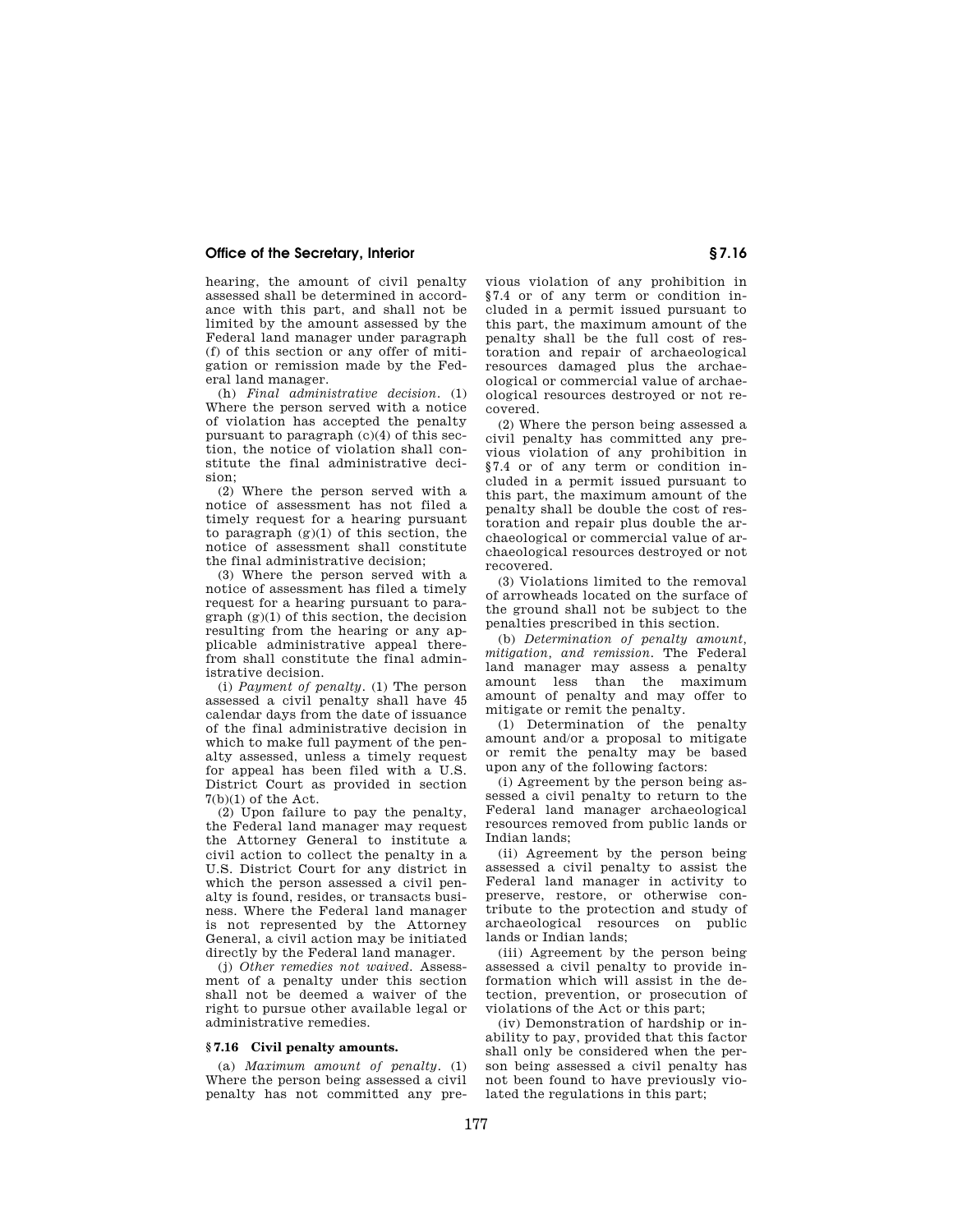(v) Determination that the person being assessed a civil penalty did not willfully commit the violation;

(vi) Determination that the proposed penalty would constitute excessive punishment under the circumstances;

(vii) Determination of other mitigating circumstances appropriate to consideration in reaching a fair and expeditious assessment.

(2) When the penalty is for a violation on Indian lands, the Federal land manager shall consult with and consider the interests of the Indian landowner and the Indian tribe having jurisdiction over the Indian lands prior to proposing to mitigate or remit the penalty.

(3) When the penalty is for a violation which may have had an effect on a known Indian tribal religious or cultural site on public lands, the Federal land manager should consult with and consider the interests of the affected tribe(s) prior to proposing to mitigate or remit the penalty.

[49 FR 1027, Jan. 6, 1984, as amended at 52 FR 47721, Dec. 16, 1987]

## **§ 7.17 Other penalties and rewards.**

(a) Section 6 of the Act contains criminal prohibitions and provisions for criminal penalties. Section 8(b) of the Act provides that archaeological resources, vehicles, or equipment involved in a violation may be subject to forfeiture.

(b) Section 8(a) of the Act provides for rewards to be made to persons who furnish information which leads to conviction for a criminal violation or to assessment of a civil penalty. The Federal land manager may certify to the Secretary of the Treasury that a person is eligible to receive payment. Officers and employees of Federal, State, or local government who furnish information or render service in the performance of their official duties, and persons who have provided information under §7.16(b)(1)(iii) shall not be certified eligible to receive payment of rewards.

(c) In cases involving Indian lands, all civil penalty monies and any item forfeited under the provisions of this section shall be transferred to the appropriate Indian or Indian tribe.

### **§ 7.18 Confidentiality of archaeological resource information.**

(a) The Federal land manager shall not make available to the public, under subchapter II of chapter 5 of title 5 of the United States Code or any other provision of law, information concerning the nature and location of any archaeological resource, with the following exceptions:

(1) The Federal land manager may make information available, provided that the disclosure will further the purposes of the Act and this part, or the Act of June 27, 1960, as amended (16 U.S.C. 469 through 469c), without risking harm to the archaeological resource or to the site in which it is located.

(2) The Federal land manager shall make information available, when the Governor of any State has submitted to the Federal land manager a written request for information, concerning the archaeological resources within the requesting Governor's State, provided that the request includes:

(i) The specific archaeological resource or area about which information is sought;

(ii) The purpose for which the information is sought; and

(iii) The Governor's written commitment to adequately protect the confidentiality of the information.

(b) [Reserved]

[49 FR 1027, Jan. 6, 1984; 49 FR 5923, Feb. 16, 1984]

# **§ 7.19 Report.**

(a) Each Federal land manager, when requested by the Secretary of the Interior, will submit such information as is necessary to enable the Secretary to comply with section 13 of the Act and comprehensively report on activities carried out under provisions of the Act.

(b) The Secretary of the Interior will include in the annual comprehensive report, submitted to the Committee on Interior and Insular Affairs of the United States House of Representatives and to the Committee on Energy and Natural Resources of the United States Senate under section 13 of the Act, information on public awareness programs submitted by each Federal land manager under §7.20(b). Such submittal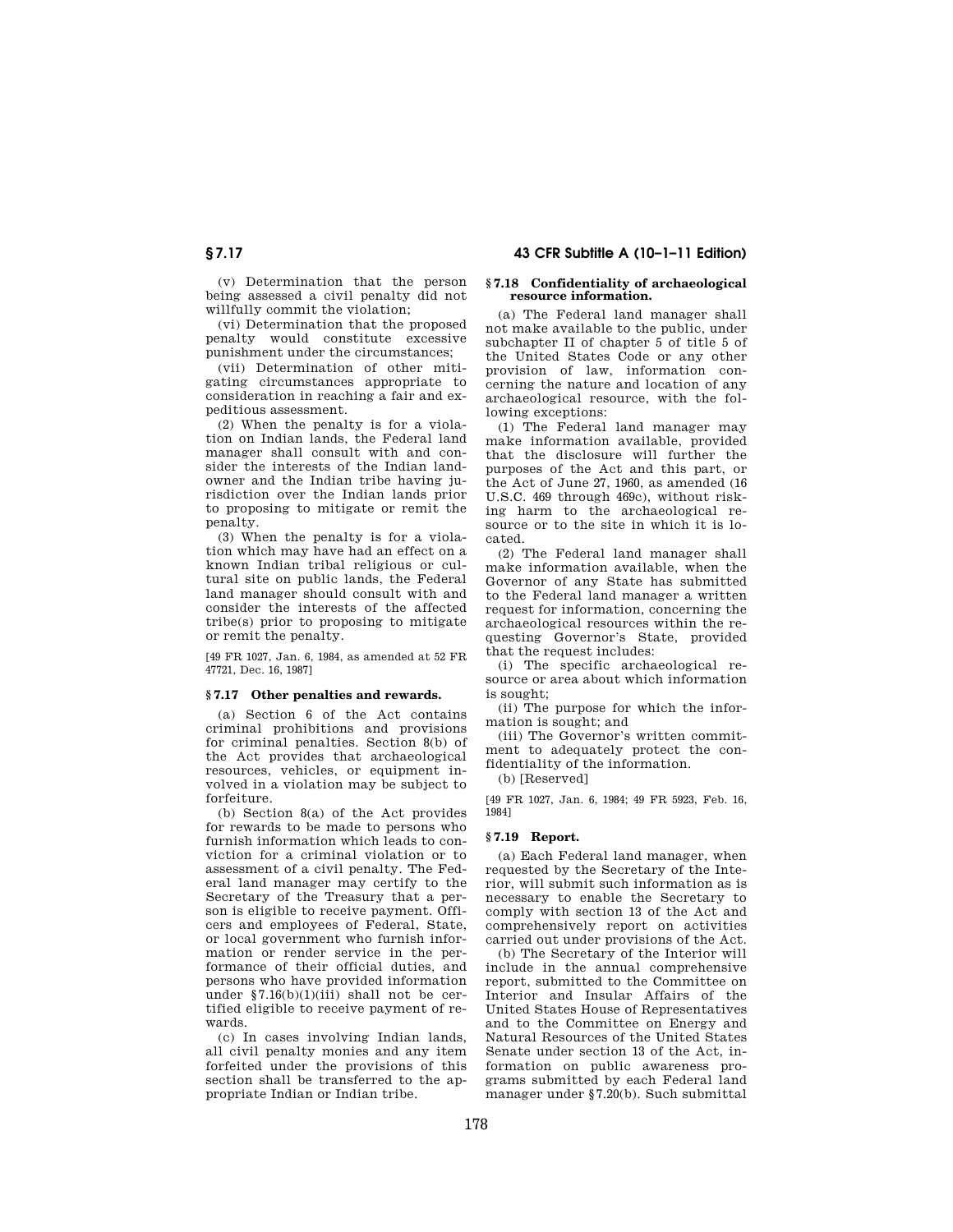will fulfill the Federal land manager's responsibility under section 10(c) of the Act to report on public awareness programs.

(c) The comprehensive report by the Secretary of the Interior also will include information on the activities carried out under section 14 of the Act. Each Federal land manager, when requested by the Secretary, will submit any available information on surveys and schedules and suspected violations in order to enable the Secretary to summarize in the comprehensive report actions taken pursuant to section 14 of the Act.

[60 FR 5260, 5261, Jan. 26, 1995]

### **§ 7.20 Public awareness programs.**

(a) Each Federal land manager will establish a program to increase public awareness of the need to protect important archaeological resources located on public and Indian lands. Educational activities required by section 10(c) of the Act should be incorporated into other current agency public education and interpretation programs where appropriate.

(b) Each Federal land manager annually will submit to the Secretary of the Interior the relevant information on public awareness activities required by section 10(c) of the Act for inclusion in the comprehensive report on activities required by section 13 of the Act.

[60 FR 5260, 5261, Jan. 26, 1995]

### **§ 7.21 Surveys and schedules.**

(a) The Secretaries of the Interior, Agriculture, and Defense and the Chairman of the Board of the Tennessee Valley Authority will develop plans for surveying lands under each agency's control to determine the nature and extent of archaeological resources pursuant to section 14(a) of the Act. Such activities should be consistent with Federal agency planning policies and other historic preservation program responsibilities required by 16 U.S.C. 470 *et seq.* Survey plans prepared under this section will be designed to comply with the purpose of the Act regarding the protection of archaeological resources.

(b) The Secretaries of the Interior, Agriculture, and Defense and the Chairman of the Tennessee Valley Authority will prepare schedules for surveying lands under each agency's control that are likely to contain the most scientifically valuable archaeological resources pursuant to section 14(b) of the Act. Such schedules will be developed based on objectives and information identified in survey plans described in paragraph (a) of this section and implemented systematically to cover areas where the most scientifically valuable archaeological resources are likely to exist.

(c) Guidance for the activities undertaken as part of paragraphs (a) through (b) of this section is provided by the Secretary of the Interior's Standards and Guidelines for Archeology and Historic Preservation.

(d) Other Federal land managing agencies are encouraged to develop plans for surveying lands under their jurisdictions and prepare schedules for surveying to improve protection and management of archaeological resources.

(e) The Secretaries of the Interior, Agriculture, and Defense and the Chairman of the Tennessee Valley Authority will develop a system for documenting and reporting suspected violations of the various provisions of the Act. This system will reference a set of procedures for use by officers, employees, or agents of Federal agencies to assist them in recognizing violations, documenting relevant evidence, and reporting assembled information to the appropriate authorities. Methods employed to document and report such violations should be compatible with existing agency reporting systems for documenting violations of other appropriate Federal statutes and regulations. Summary information to be included in the Secretary's comprehensive report will be based upon the system developed by each Federal land manager for documenting suspected violations.

[60 FR 5260, 5261, Jan. 26, 1995]

# **Subpart B—Department of the Interior Supplemental Regulations**

SOURCE: 52 FR 9168, Mar. 23, 1987, unless otherwise noted.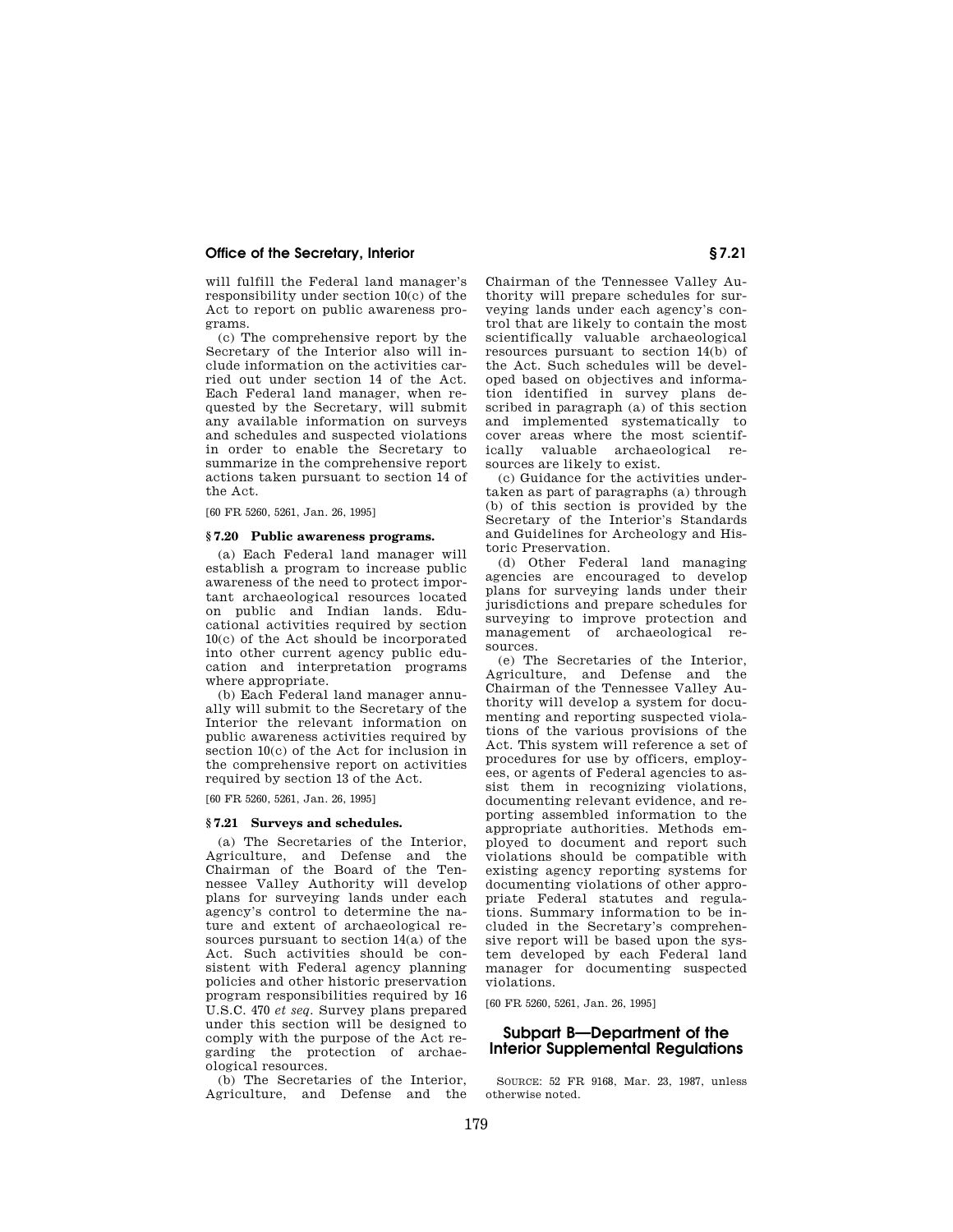# **§ 7.31 43 CFR Subtitle A (10–1–11 Edition)**

# **§ 7.31 Scope and authority.**

The regulations in this subpart are promulgated pursuant to section 10(b) of the Archaeological Resources Protection Act of 1979 (16 U.S.C. 470ii), which requires agencies to develop rules and regulations for carrying out the purposes of the Act, consistent with the uniform regulations issued pursuant to section 10(a) of the Act (subpart A of this part).

# **§ 7.32 Supplemental definitions.**

For purposes of this subpart, the following definitions will be used:

(a) *Site of religious or cultural importance* means, for purposes of §7.7 of this part, a location which has traditionally been considered important by an Indian tribe because of a religious event which happened there; because it contains specific natural products which are of religious or cultural importance; because it is believed to the be dwelling place of, the embodiment of, or a place conducive to communication with spiritual beings; because it contains elements of life-cycle rituals, such as burials and associated materials; or because it has other specific and continuing significance in Indian religion or culture.

(b) *Allotted lands* means lands granted to Indian individuals by the United States and held in trust for those individuals by the United States.

# **§ 7.33 Determination of loss or absence of archaeological interest.**

(a) Under certain circumstances, a Federal land manager may determine, pursuant to §7.3(a)(5) of this part, that certain material remains are not or are no longer of archaeological interest, and therefore are not to be considered archaeological resources under this part.

(b) The Federal land manager may make such a determination if he/she finds that the material remains are not capable of providing scientific or humanistic understandings of past human behavior, cultural adaptation, and related topics.

(c) Prior to making a determination that material remains are not or are no longer archaeological resources, the Federal land manager shall ensure that

the following procedures are completed:

(1) A professional archaeological evaluation of material remains and similar materials within the area under consideration shall be completed, consistent with the Secretary of the Interior's Standards and Guidelines for Archeology and Historic Preservation (48 FR 44716, Sept. 29, 1983) and with 36 CFR parts 60, 63, and 65.

(2) The principal bureau archaeologist or, in the absence of a principal bureau archaeologist, the Department Consulting Archeologist, shall establish whether the material remains under consideration contribute to scientific or humanistic understandings of past human behavior, cultural adaptation and related topics. The principal bureau archaeologist or the Department Consulting Archeologist, as appropriate, shall make a recommendation to the Federal land manager concerning these material remains.

(d) The Federal land manager shall make the determination based upon the facts established by and the recommendation of the principal bureau archaeologist or the Departmental Consulting Archeologist, as appropriate, and shall fully document the basis therefor, including consultation with Indian tribes for determinations regarding sites of religious or cultural importance.

(e) The Federal land manager shall make public notice of the determination and its limitations, including any permitting requirements for activities associated with the materials determined not to be archaeological resources for purposes of this part.

(f) Any interested individual may request in writing that the Departmental Consulting Archeologist review any final determination by the Federal land manager that certain remains, are not, or are no longer, archaeological resources. Two (2) copies of the request should be sent to the Departmental Consulting Archeologist, National Park Service, P.O. Box 37127, Washington, DC 20013–7127, and should document why the requestor disagrees with the determination of the Federal land manager. The Departmental Consulting Archeologist shall review the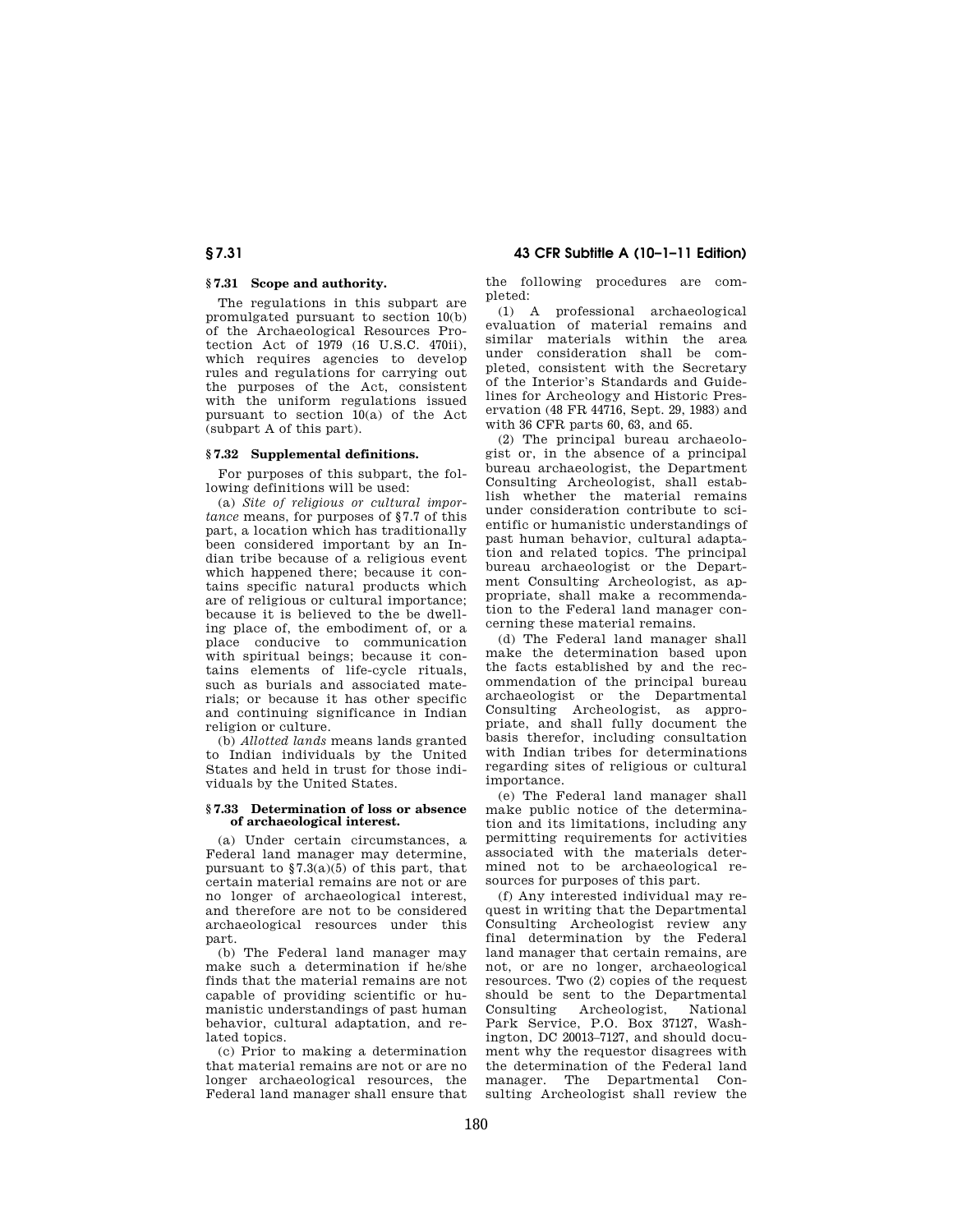request, and, if appropriate, shall review the Federal land manager's determination and its supporting documentation. Based on this review, the Departmental Consulting Archeologist shall prepare a final professional recommendation, and shall transmit the recommendation and the basis therefor to the head of the bureau for further consideration within 60 days of the receipt of the request.

(g) Any determination made pursuant to this section shall in no way affect the Federal land manager's obligations under other applicable laws or regulations.

### **§ 7.34 Procedural information for securing permits.**

Information about procedures to secure a permit to excavate or remove archaeological resources from public lands or Indian lands can be obtained from the appropriate Indian tribal authorities, the Federal land manager of the bureau that administers the specific area of the public lands or Indian lands for which a permit is desired, or from the state, regional, or national office of that bureau.

### **§ 7.35 Permitting procedures for Indian lands.**

(a) If the lands involved in a permit application are Indian lands, the consent of the appropriate Indian tribal authority or individual Indian landowner is required by the Act and these regulations

(b) When Indian tribal lands are involved in an application for a permit or a request for extension or modification of a permit, the consent of the Indian tribal government must be obtained. For Indian allotted lands outside reservation boundaries, consent from only the individual landowner is needed. When multiple-owner allotted lands are involved, consent by more than 50 percent of the ownership interest is sufficient. For Indian allotted lands within reservation boundaries, consent must be obtained from the Indian tribal government and the individual landowner(s).

(c) The applicant should consult with the Bureau of Indian Affairs concerning procedures for obtaining consent from the appropriate Indian tribal authorities and submit the permit application to the area office of the Bureau of Indian Affairs that is responsible for the administration of the lands in question. The Bureau of Indian Affairs shall insure that consultation with the appropriate Indian tribal authority or individual Indian landowner regarding terms and conditions of the permit occurs prior to detailed evaluation of the application. Permits shall include terms and conditions requested by the Indian tribe or Indian landowner pursuant to §7.9 of this part.

(d) The issuance of a permit under this part does not remove the requirement for any other permit required by Indian tribal law.

## **§ 7.36 Permit reviews and disputes.**

(a) Any affected person disputing the decision of a Federal land manager with respect to the issuance or denial of a permit, the inclusion of specific terms and conditions in a permit, or the modification, suspension, or revocation of a permit may request the Federal land manager to review the disputed decision and may request a conference to discuss the decision and its basis.

(b) The disputant, if unsatisfied with the outcome of the review or conference, may request that the decision be reviewed by the head of the bureau involved.

(c) Any disputant unsatisfied with the higher level review, and desiring to appeal the decision, pursuant to §7.11 of this part, should consult with the appropriate Federal land manager regarding the existence of published bureau appeal procedures. In the absence of published bureau appeal procedures, the review by the head of the bureau involved will constitute the final decision.

(d) Any affected person may request a review by the Departmental Consulting Archeologist of any professional issues involved in a bureau permitting decision, such as professional qualifications, research design, or other professional archaeological matters. The Departmental Consulting Archeologist shall make a final professional recommendation to the head of the bureau involved. The head of the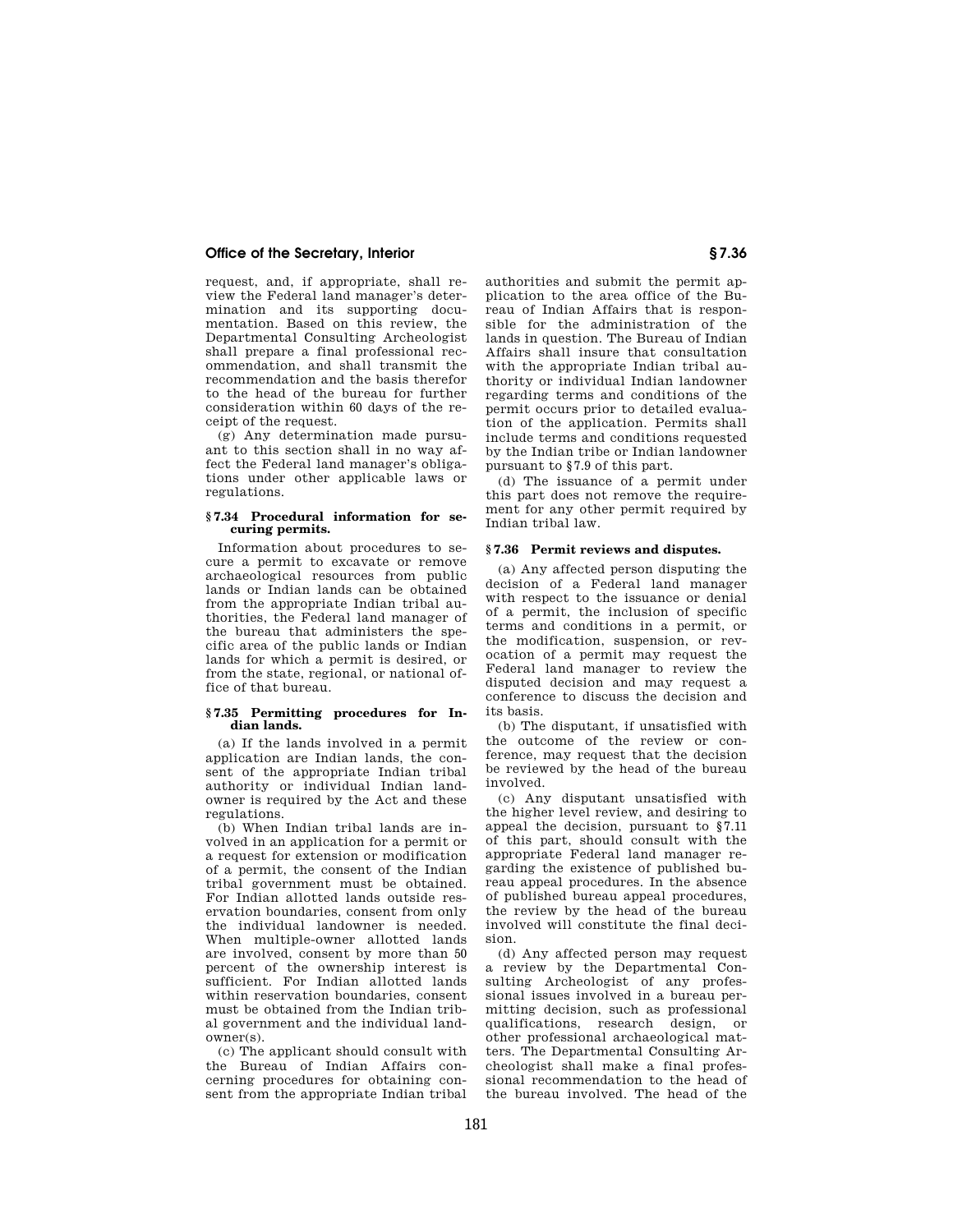# **§ 7.37 43 CFR Subtitle A (10–1–11 Edition)**

bureau involved will consider the recommendation, but may reject it, in whole or in part, for good cause. This request should be in writing, and should state the reasons for the request. See §7.33(f) for the address of the Departmental Consulting Archeologist.

### **§ 7.37 Civil penalty hearings procedures.**

(a) *Requests for hearings.* Any person wishing to request a hearing on a notice of assessment of civil penalty, pursuant to §7.15(g) of this part, may file a written, dated request for a hearing with the Hearing Division, Office of Hearings and Appeals, U.S. Department of the Interior, 801 North Quincy Street, Arlington, Virginia 22203–1923. The respondent shall enclose a copy of the notice of violation and the notice of assessment. The request shall state the relief sought, the basis for challenging the facts used as the basis for charging the violation and fixing the assessment, and respondent's preference as to the place and date for a hearing. A copy of the request shall be served upon the Solicitor of the Department of the Interior personally or by registered or certified mail (return receipt requested), at the address specified in the notice of assessment. Hearings shall be conducted in accordance with 43 CFR part 4, subparts A and B.

(b) *Waiver of right to a hearing.* Failure to file a written request for a hearing within 45 days of the date of service of a notice of assessment shall be deemed a waiver of the right to a hearing.

(c) *Commencement of hearing procedures.* Upon receipt of a request for a hearing, the Hearing Division shall assign an administrative law judge to the case. Notice of assignment shall be given promptly to the parties, and thereafter, all pleadings, papers, and other documents in the proceeding shall be filed directly with the administrative law judge, with copies served on the opposing party.

(d) *Appearance and practice.* (1) Subject to the provisions of 43 CFR 1.3, the respondent may appear in person, by representative, or by counsel, and may participate fully in those proceedings. If respondent fails to appear and the administrative law judge determines such failure is without good cause, the administrative law judge may, in his/ her discretion, determine that such failure shall constitute a waiver of the right to a hearing and consent to the making of a decision on the record made at the hearing.

(2) Departmental counsel, designated by the Solicitor of the Department, shall represent the Federal land manager in the proceedings. Upon notice to the Federal land manager of the assignment of an administrative law judge to the case, said counsel shall enter his/her appearance on behalf of the Federal land manager and shall file all petitions and correspondence exchanges by the Federal land manager and the respondent pursuant to §7.15 of this part which shall become part of the hearing record. Thereafter, service upon the Federal land manager shall be made to his/her counsel.

(e) *Hearing administration.* (1) The administrative law judge shall have all powers accorded by law and necessary to preside over the parties and the proceedings and to make decisions in accordance with 5 U.S.C. 554–557.

(2) The transcript of testimony, the exhibits, and all papers, documents and requests filed in the proceedings, shall constitute the record for decision. The administrative law judge shall render a written decision upon the record, which shall set forth his/her findings of fact and conclusions of law, and the reasons and basis therefor, and an assessment of a penalty, if any.

(3) Unless a notice of appeal is filed in accordance with paragraph (f) of this section, the administrative law judge's decision shall constitute the final administrative determination of the Secretary in the matter and shall become effective 30 calendar days from the date of this decision.

(4) In any such hearing, the amount of civil penalty assessed shall be determined in accordance with this part, and shall not be limited by the amount assessed by the Federal land manager under §7.15 of this part or any offer of mitigation or remission made by the Federal land manager.

(f) *Appeal.* (1) Either the respondent or the Federal land manager may appeal the decision of an administrative law judge by the filing of a ''Notice of